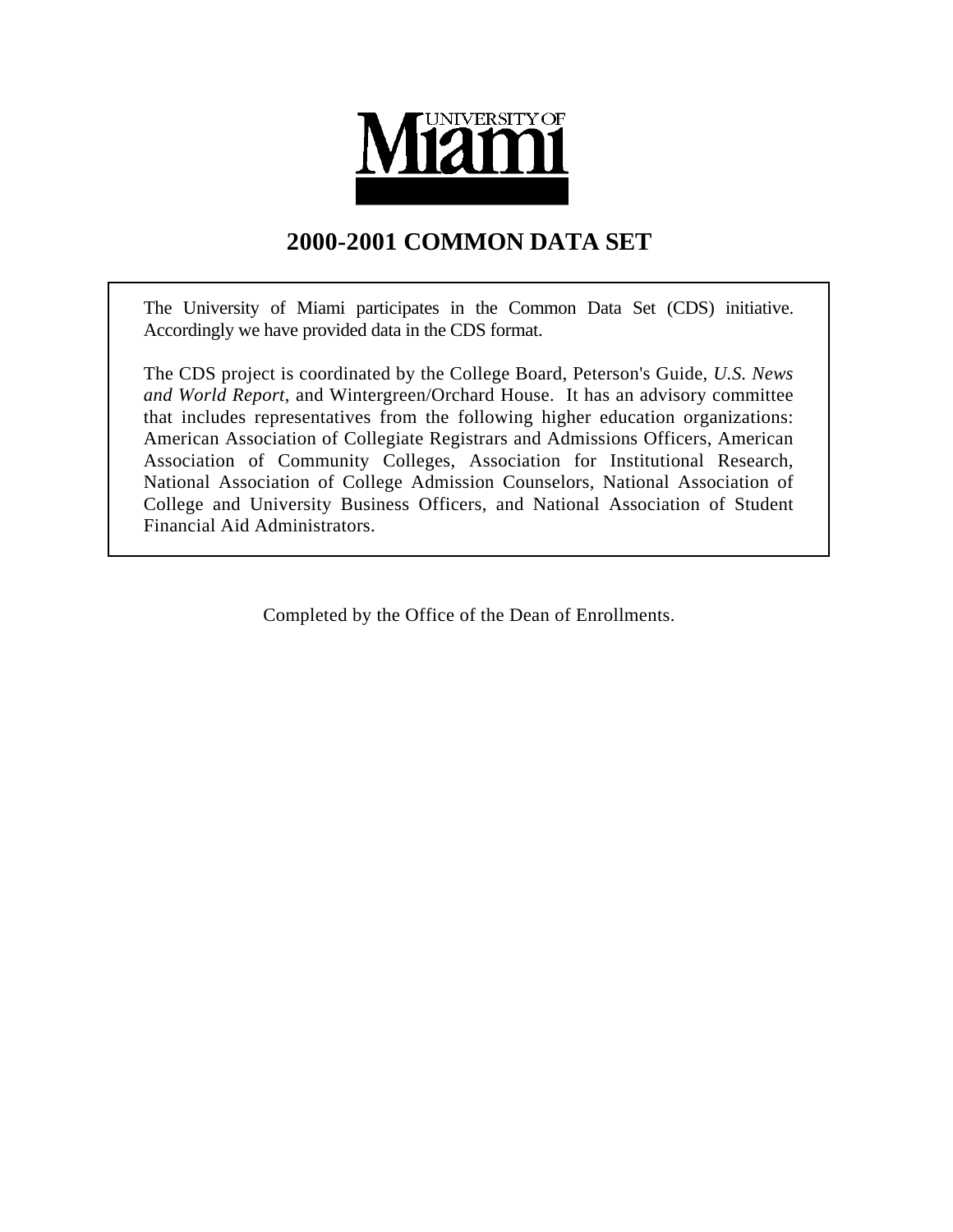# **TABLE OF CONTENTS**

| A. GENERAL INFORMATION                         | 1  |
|------------------------------------------------|----|
| <b>B. ENROLLMENT AND PERSISTENCE</b>           | 2  |
| C. FIRST-TIME, FIRST-YEAR (FRESHMAN) ADMISSION | 7  |
| D. TRANSFER ADMISSION                          | 14 |
| E. ACADEMIC OFFERINGS AND POLICIES             | 16 |
| <b>F. STUDENT LIFE</b>                         | 17 |
| <b>G. ANNUAL EXPENSES</b>                      | 18 |
| H. FINANCIAL AID                               | 20 |
| I. INSTRUCTIONAL FACULTY AND CLASS SIZE        | 25 |
| J. DEGREES CONFERRED                           | 27 |
| <b>DEFINITIONS</b>                             | 28 |
| FINANCIAL AID DEFINITIONS                      | 37 |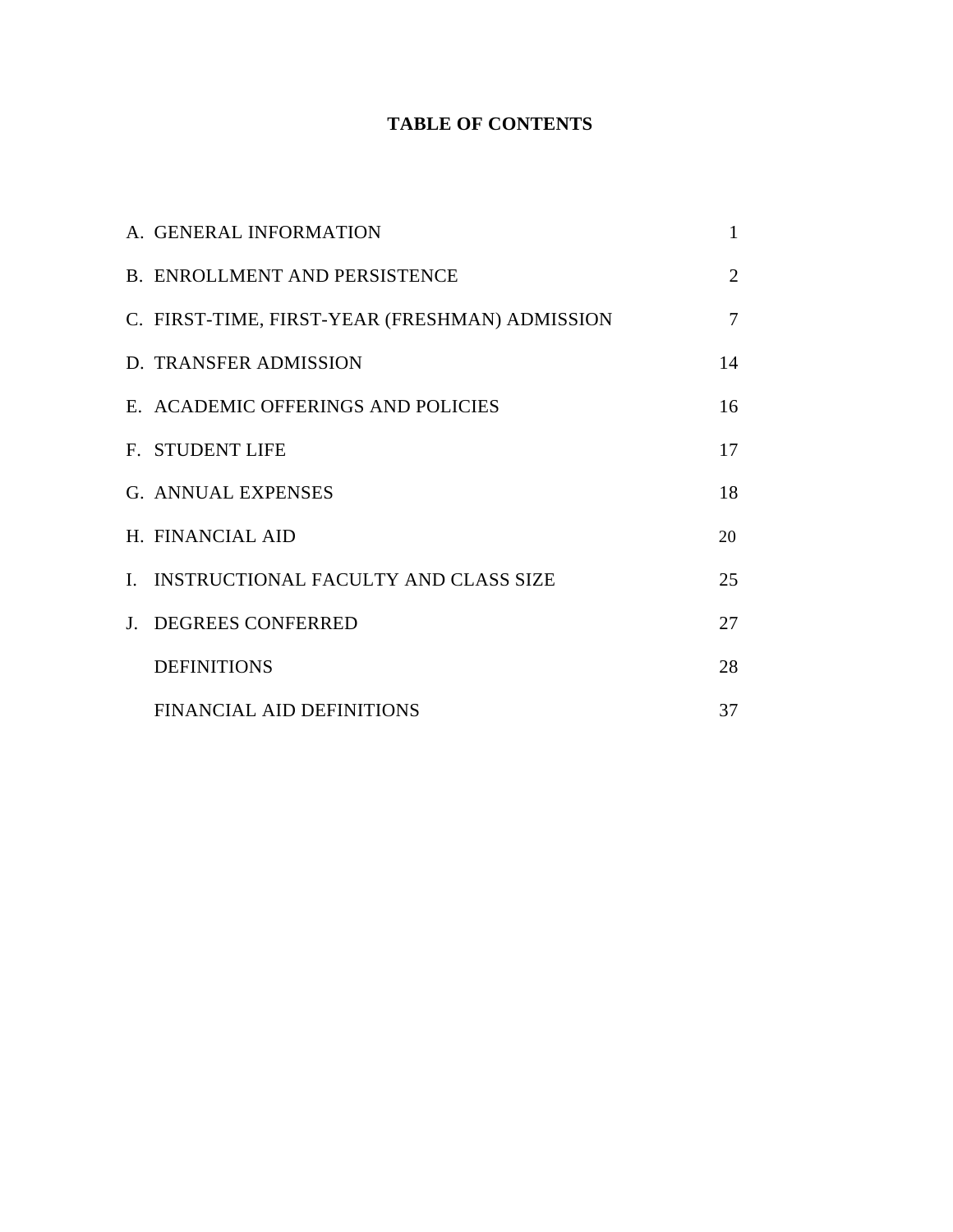# **A. GENERAL INFORMATION**

#### **A1. Address Information**

Name of College or University: University of Miami Mailing Address, City/State/Zip/Country: Coral Gables, Florida 33124. Street Address (if different), City/State/Zip/Country: Main phone: (305) 284-2211 WWW Home Page Address: www.miami.edu Admissions Phone Number: (305) 284-4323 Admissions Toll-free Number: Not Available Admissions Office Mailing Address: Office of Admission, University of Miami (City/State/Zip/Country) P.O. Box 248025, Coral Gables, Florida 33124-4616. Admissions Fax number: (305) 284-2507 Admissions E-mail Address: admission@miami.edu Is there a separate URL application site on the Internet? Yes If so, please specify: www.miami.edu/admission/apply

#### **A2. Source of institutional control** *(check one only)*

 Public  $\boxtimes$  Private (nonprofit) Proprietary

#### **A3. Classify your undergraduate institution:**

- Coeducational college
- Men's college
- Women's college

#### **A4. Academic year calendar**

| $\bowtie$ Semester |
|--------------------|
| Quarter            |
| Trimester          |
| Other (describe):  |

 $4-1-4$ Continuous Differs by program (describe):

# **A5. Degrees offered by your institution**

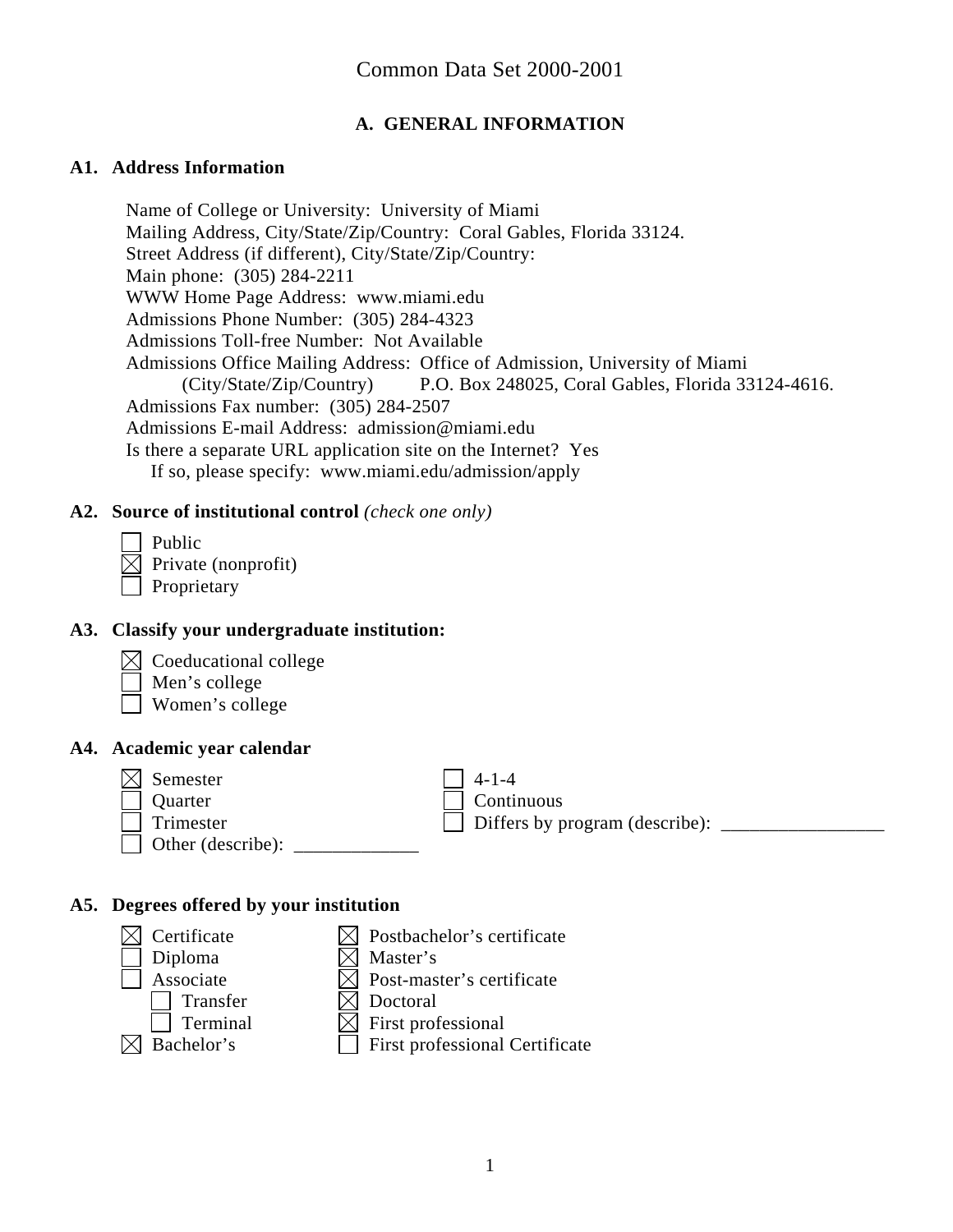# **B. ENROLLMENT AND PERSISTENCE**

**B1. Institutional Enrollment—Men and Women** Provide numbers of students for each of the following categories as of the institution's official fall reporting date or as of October 15, 2000. References to corresponding data elements formerly collected by IPEDS on the Fall Enrollment Survey 1999 (Part A) or currently collected by the IPEDS Web-based Data Collection System are supplied below.

|                                                        | <b>FULL-TIME</b>           |                              |                      | <b>PART-TIME</b>           |                              |                      |
|--------------------------------------------------------|----------------------------|------------------------------|----------------------|----------------------------|------------------------------|----------------------|
|                                                        | Men<br><b>(1999 IPEDS)</b> | Women<br><b>(1999 IPEDS)</b> | 1999<br><b>IPEDS</b> | Men<br><b>(1999 IPEDS)</b> | Women<br><b>(1999 IPEDS)</b> | 1999<br><b>IPEDS</b> |
|                                                        | col. 15)                   | col. 16)                     | Line                 | col. 15)                   | col. 16)                     | line                 |
| <b>Undergraduates</b>                                  |                            |                              |                      |                            |                              |                      |
| Degree-seeking, first-time<br>freshmen                 | 887                        | 1,078                        | line 1               | $\overline{7}$             | 8                            | line $15$            |
| Other first-year, degree-<br>seeking                   | 258                        | 266                          | line 2               | 12                         | 28                           | line $16$            |
| All other degree-seeking                               | 2,561                      | 3,026                        | Lines<br>$3 - 6$     | 174                        | 271                          | lines<br>$17 - 20$   |
| Total degree-seeking                                   | 3,706                      | 4,370                        |                      | 193                        | 307                          |                      |
| All other undergraduates<br>enrolled in credit courses | 62                         | 41                           | line 7               | 104                        | 172                          | line 21              |
| Total undergraduates                                   | 3,768                      | 4,411                        | line 8               | 297                        | 479                          | line 22              |
| <b>First-professional</b>                              |                            |                              |                      |                            |                              |                      |
| First-time, first-professional<br>students             | 331                        | 283                          | line 9               | 14                         | 18                           | line 23              |
| All other first-professionals                          | 554                        | 531                          | line 10              | 15                         | 16                           | line 24              |
| Total first-professional                               | 885                        | 814                          |                      | 29                         | 34                           |                      |
| <b>Graduate</b>                                        |                            |                              |                      |                            |                              |                      |
| Degree-seeking, first-time                             | 312                        | 291                          | line 11              | 36                         | 81                           | line $25$            |
| All other degree-seeking                               | 1,034                      | 925                          | line 12              | 182                        | 271                          | line $26$            |
| All other graduates enrolled<br>in credit courses      | $\overline{7}$             | 8                            | line 13              | 32                         | 67                           | line 27              |
| Total graduate                                         | 1,353                      | 1,224                        |                      | 250                        | 419                          |                      |

Total all undergraduates (1999 IPEDS sum of lines 8 and 22, cols. 15 and 16): 8,955

Total all graduate and professional students (1999 IPEDS sum of lines 14 and 28, cols. 15 and 16):

5,008

GRAND TOTAL ALL STUDENTS (IPEDS line 29, sum of cols. 15 and 16): 13,963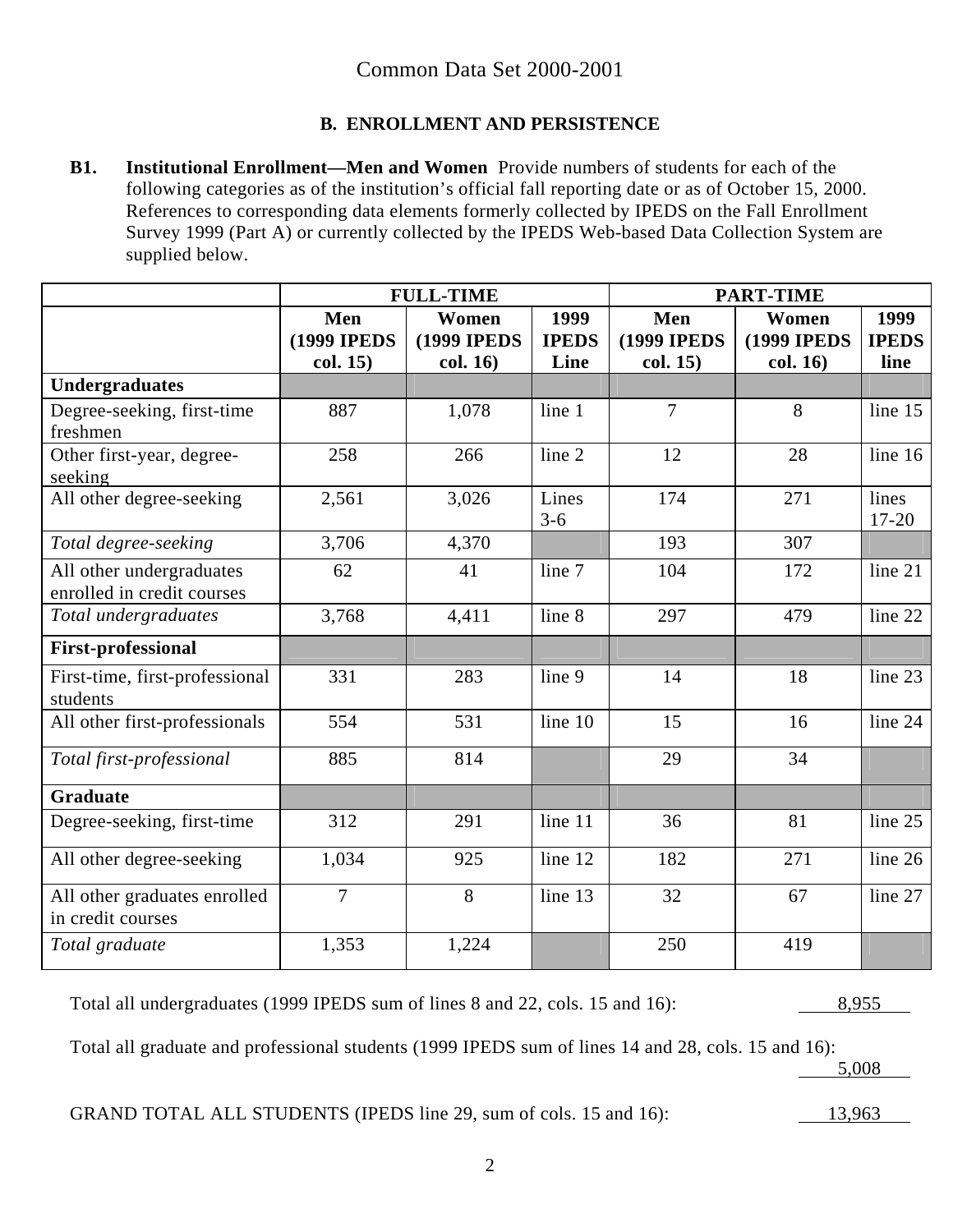**B2. Enrollment by Racial/Ethnic Category.** Provide numbers of undergraduate students for each of the following categories as of the institution's official fall reporting date or as of October 15, 2000. References to corresponding data elements formerly collected by IPEDS on the Fall enrollment Survey 1999 (Part A) or currently collected by the IPEDS Web-based Data Collection System are supplied below.

|                                          | Degree-seeking<br><b>First-time first-year</b> | Degree-seeking<br>undergraduates      | <b>Total</b><br><b>Undergraduates</b> |
|------------------------------------------|------------------------------------------------|---------------------------------------|---------------------------------------|
|                                          | <b>1999 IPEDS</b><br>sum of lines              | <b>1999 IPEDS</b><br>sum of lines 1-6 |                                       |
|                                          | 1 and 15                                       | and lines 15-20                       |                                       |
| <b>Non-resident aliens</b>               | 125                                            | 721                                   | 805                                   |
| <b>IPEDS</b> cols. 1-2                   |                                                |                                       |                                       |
| <b>Black, non-Hispanic</b>               | 165                                            | 882                                   | 921                                   |
| <b>IPEDS</b> cols. 3-4                   |                                                |                                       |                                       |
| <b>American Indian or Alaskan Native</b> | 5                                              | 24                                    | 24                                    |
| <b>IPEDS</b> cols. 5-6                   |                                                |                                       |                                       |
| <b>Asian or Pacific Islander</b>         | 109                                            | 412                                   | 419                                   |
| <b>IPEDS</b> cols. 7-8                   |                                                |                                       |                                       |
| <b>Hispanic</b>                          | 419                                            | 2,264                                 | 2,387                                 |
| <b>IPEDS</b> cols. 9-10                  |                                                |                                       |                                       |
| White, non-Hispanic                      | 1,087                                          | 4,068                                 | 4,177                                 |
| <b>IPEDS</b> cols. 11-12                 |                                                |                                       |                                       |
| <b>Race/ethnicity unknown</b>            | 70                                             | 205                                   | 222                                   |
| IPEDS cols. 13-14                        |                                                |                                       |                                       |
| <b>Total</b>                             | 1,980                                          | 8,576                                 | 8,955                                 |
| <b>IPEDS</b> cols. 15-16                 |                                                |                                       |                                       |

#### **Persistence**

# **B3. Number of degrees awarded by your institution from July 1, 1999, to June 30, 2000.**

| Certificate/diploma             |       |
|---------------------------------|-------|
| Associate degrees               |       |
| Bachelor's degrees              | 1,740 |
| Postbachelor's certificates     | 31    |
| Master's degrees                | 1,082 |
| Post-master's certificates      |       |
| Doctoral degrees                | 176   |
| First professional degrees      | 548   |
| First professional certificates |       |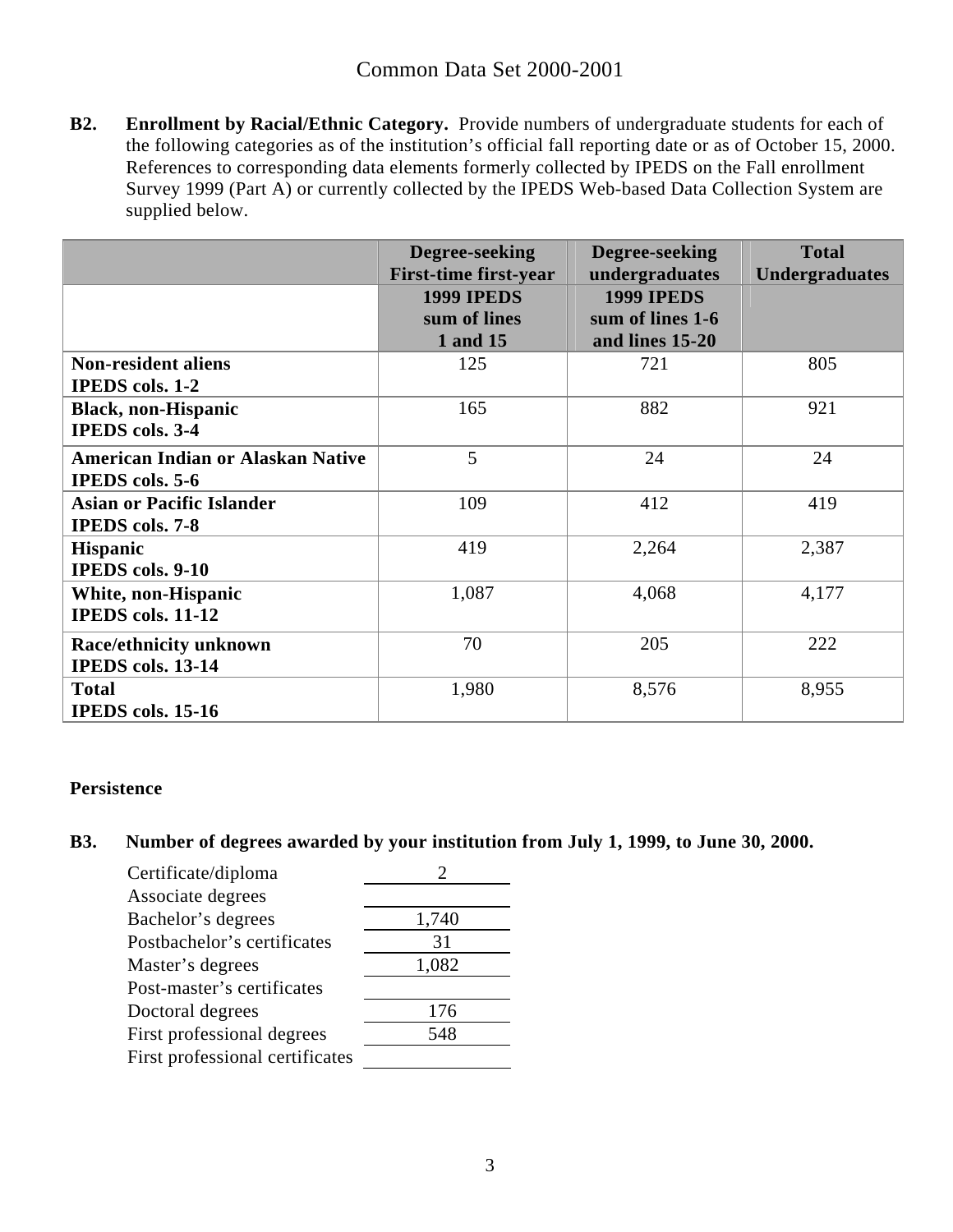#### **Graduation Rates**

The items in this section correspond to data elements formerly collected by IPEDS or currently collected by the IPEDS Web-based Data Collection System's Graduation Rate Survey (GRS). For complete instructions and definitions of data elements, see the IPEDS GRS instructions and glossary on the 1999 paper-based survey or the 2000 Web-based survey.

#### **For Bachelor's or Equivalent Programs**

Report for the cohort of full-time first-time bachelor's (or equivalent) degree-seeking undergraduate students who entered in fall 1994. Include in the cohort those who entered your institution during the summer term preceding fall 1994.

- **B4.** Initial 1994 cohort of first-time, full-time bachelor's (or equivalent) degree-seeking undergraduate students; total all students: 1,519 (1999 IPEDS GRS, Section II, Part A, line 10, sum of columns 15 and 16)
- **B5.** Of the initial 1994 cohort, how many did not persist and did not graduate for the following reasons: deceased, permanently disabled, armed forces, foreign aid service of the federal government, or official church missions; total allowable exclusions: 1 (1999 IPEDS GRS, Section II, Part C, line 45, sum of columns 15 and 16)
- **B6.** Final 1994 cohort, after adjusting for allowable exclusions: 1,518 (Subtract question B5 from question B4)
- **B7.** Of the initial 1994 cohort, how many completed the program in four years or less (by August 31, 1998): 718 (1999 IPEDS GRS, Section II, Part A, line 19, sum of columns 15 and 16)
- **B8**. Of the initial 1994 cohort, how many completed the program in more than four years but in five years or less (after August 31, 1998 and by August 31, 1999): 187 (1999 IPEDS GRS, Section II, Part A, line 20, sum of columns 15 and 16)
- **B9.** Of the initial 1994 cohort, how many completed the program in more than five years but in six years or less (after August 31, 1999 and by August 31, 2000): 41 (1999 IPEDS GRS, Section II, Part A, line 21, sum of columns 15 and 16)
- **B10**. Total graduating within six years (sum of questions B7, B8, and B9): 946 (1999 IPEDS GRS, Section II, Part A, line 18, sum of columns 15 and 16)
- **B11.** Six-year graduation rate for 1994 cohort (questions B10 divided by B6): 62.3%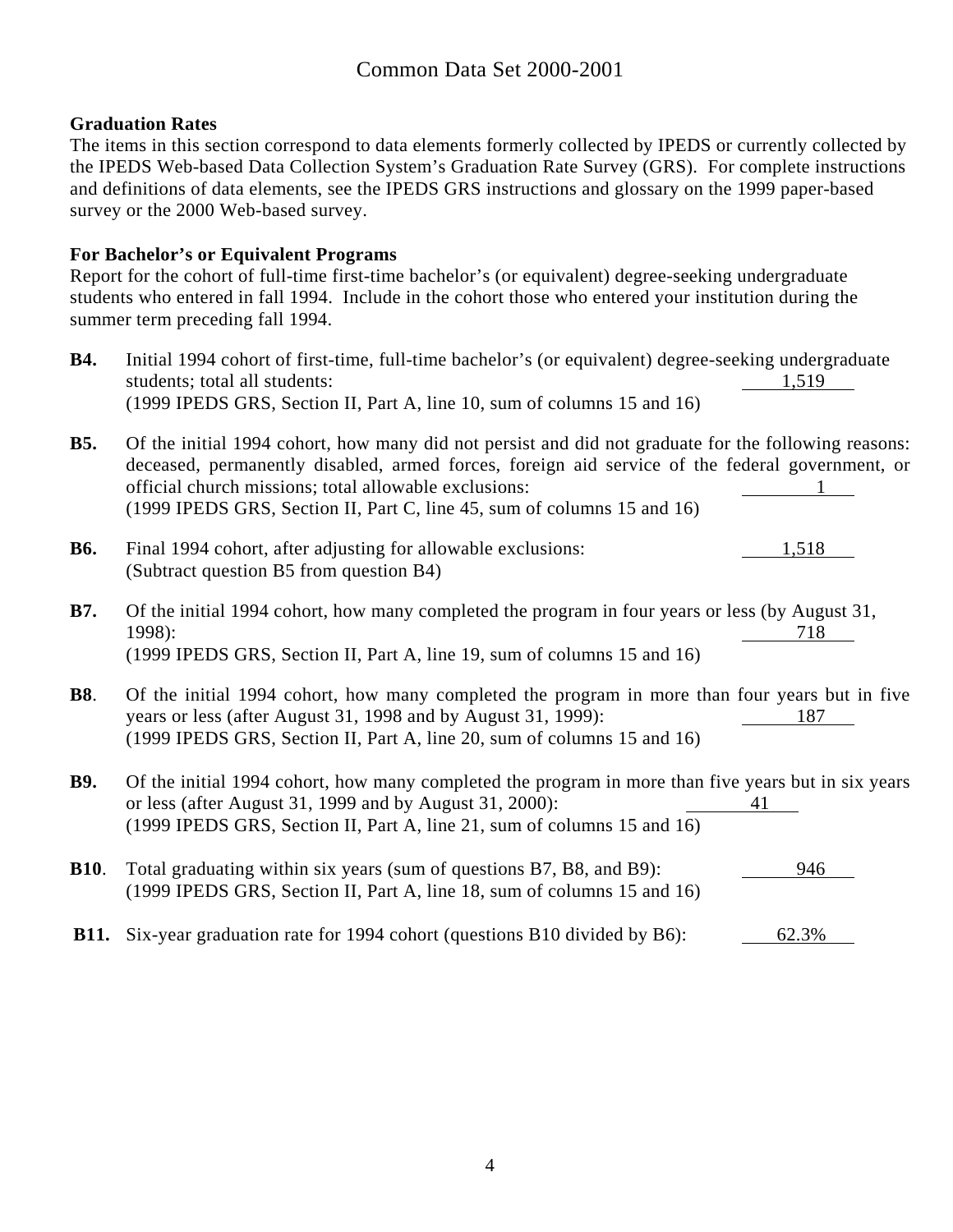#### **For Two-Year Institutions:**

 $\overline{a}$ 

 $\overline{a}$ 

 $\overline{a}$ 

**B12**. Initial 1997 cohort, total of first-time, full-time degree/certificate-seeking students:

(1999 IPEDS GRS-2, Section III, line 10, sum of columns 15 and 16)

**B13.** Of the initial 1997 cohort, how many did not persist and did not graduate for the following reasons: deceased, permanently disabled, armed forces, foreign aid service of the federal government or official church missions); total allowable exclusions:

(1999 IPEDS GRS-2, Section III, line 45, sum of columns 15 and 16)

**B14.** Final 1997 cohort, after adjusting for allowable exclusions:

(Subtract question B13 from question B12)

**B15.** Completers of programs of less than two years duration (total):

(1999 IPEDS GRS-2, Section III, line 11, sum of columns 15 and 16)

**B16.** Completers of programs of less than two years within 150 percent of normal time:

(1999 IPEDS GRS-2, Section III, line 11A, sum of columns 15 and 16)

**B17.** Completers of programs of at least two but less than four years (total):

(1999 IPEDS GRS-2, Section III, line 12, sum of columns 15 and 16)

- **B18.** Completers of programs of at least two but less than four-years within 150 percent of normal time:  $\overline{a}$ (1999 IPEDS GRS-2, Section III, line 12A, sum of columns 15 and 16)
- **B19.** Total transfers-out (within three years) to other institutions: (1999 IPEDS GRS-2, Section III, line 30, sum of columns 15 and 16)
- **B20.** Total transfers to two-year institutions: (1999 IPEDS GRS-2, Section III, line 32, sum of columns 15 and 16)
- **B21.** Total transfers to four-year institutions: (1999 IPEDS GRS-2, Section III, line 33, sum of columns 15 and 16)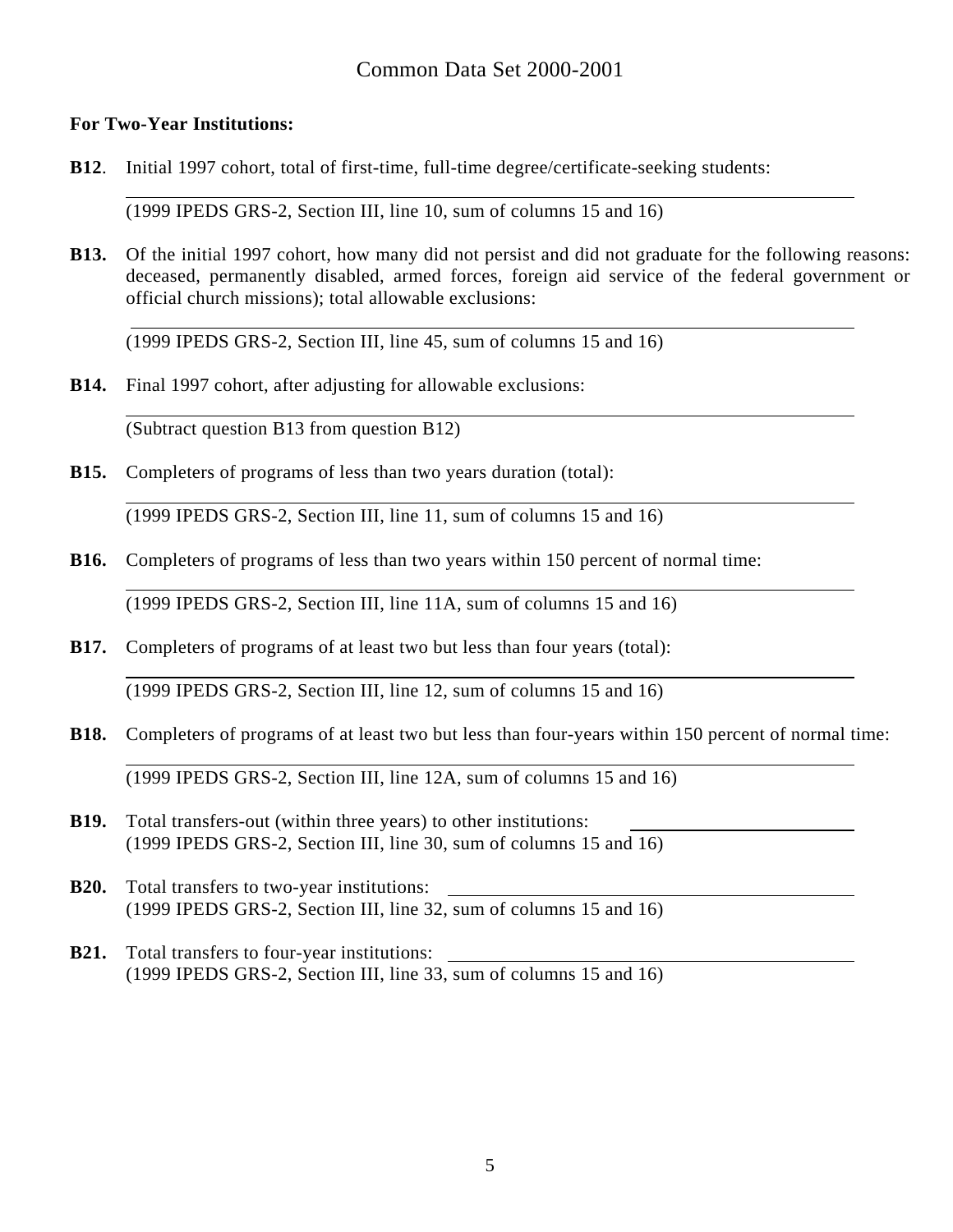### **Retention Rates**

Report for the cohort of all full-time, first-time bachelor's (or equivalent) degree-seeking undergraduate students who entered in fall 1999 (or the preceding summer term). The initial cohort may be adjusted for students who departed for the following reasons: deceased, permanently disabled, armed forces, foreign aid service of the federal government or official church missions. No other adjustments to the initial cohort should be made.

**B22.** For the cohort of all full-time bachelor's (or equivalent) degree-seeking undergraduate students who entered your institution as freshmen in fall 1999 (or the preceding summer term), what percentage was enrolled at your institution as of the date your institution calculates its official enrollment in fall 2000? 82.3%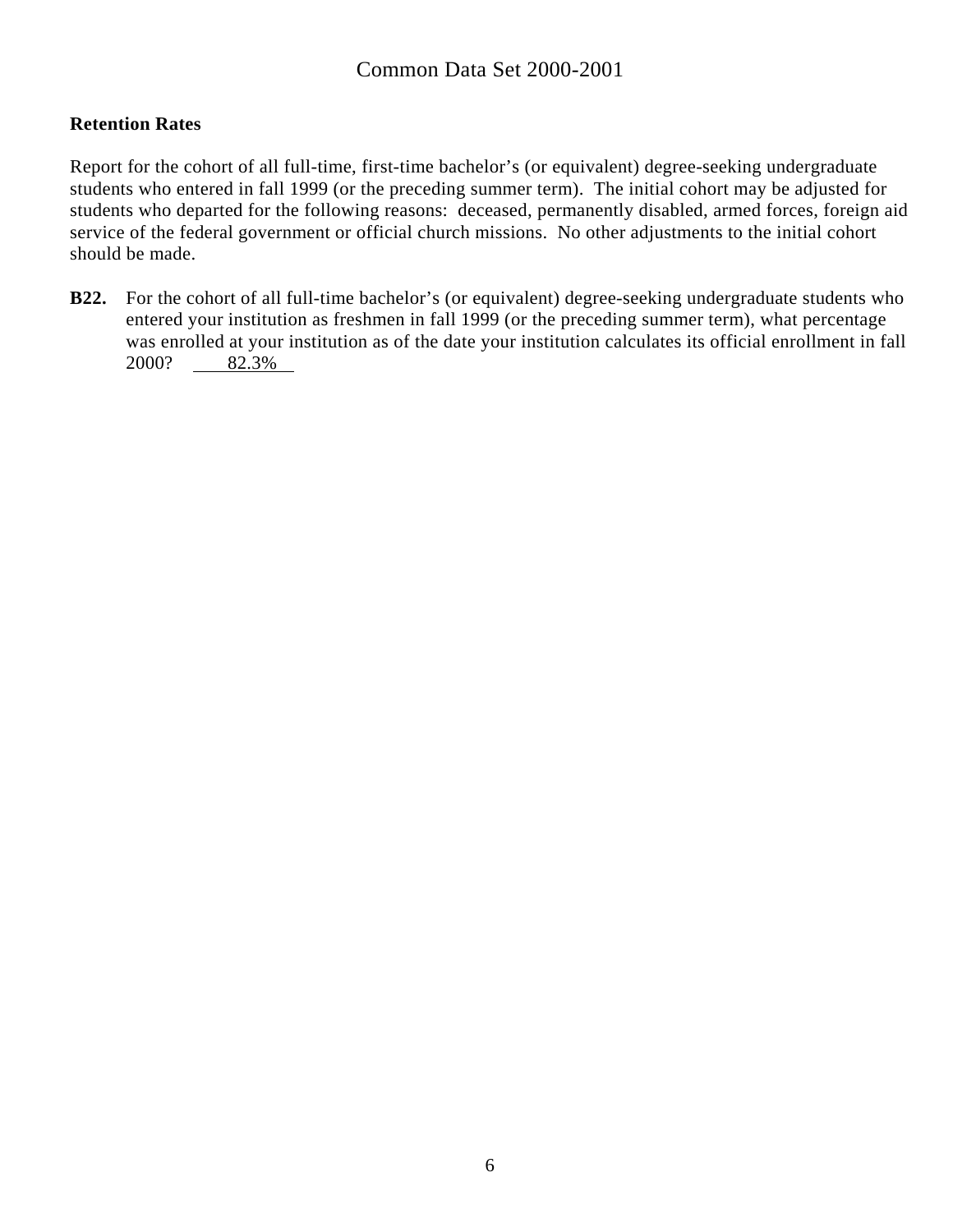# **C. FIRST-TIME, FIRST-YEAR (FRESHMAN) ADMISSION**

#### **Applications**

**C1. First-time, first-year (freshman) students:** Provide the number of degree-seeking, first-time, firstyear students who applied, were admitted, and enrolled (full- or part-time) in fall 2000. Include early decision, early action, and students who began studies during summer in this cohort. Applicants should include only those students who fulfilled the requirements for consideration for admission (i.e., who completed actionable applications) and who have been notified of one of the following actions: admission, nonadmission, placement on waiting list, or application withdrawn (by applicant or institution). Admitted applicants should include wait-listed students who were subsequently offered admission.

| Total first-time, first year (freshman) men who applied*              | 6,213 |
|-----------------------------------------------------------------------|-------|
| Total first-time, first year (freshman) women who applied*            | 6,874 |
| Unknown                                                               |       |
| Total first-time, first year (freshman) men who were admitted         | 3,124 |
|                                                                       |       |
| Total first-time, first year (freshman) women who where admitted      | 3,751 |
| Unknown                                                               |       |
| Total full-time, first-time, first-year (freshman) men who enrolled   | 887   |
| Total part-time, first-time, first-year (freshman) men who enrolled   |       |
| Total full-time, first-time, first-year (freshman) women who enrolled | 1,078 |
|                                                                       |       |
| Total part-time, first-time, first-year (freshman) women who enrolled | 8     |

#### **C2. Freshman wait-listed students (students who met admission requirements but whose final admission was contingent on space availability)**

| Do you have a policy of placing students on a waiting list?         | $\times$ Yes | N <sub>0</sub> |  |
|---------------------------------------------------------------------|--------------|----------------|--|
| If yes, please answer the questions below for fall 2000 admissions: |              |                |  |
| Number of qualified applicants placed on waiting list               |              | 745            |  |
| Number accepting a place on the waiting list                        |              | 254            |  |
| Number of wait-listed students admitted                             |              |                |  |

#### **Admission Requirements**

#### **C3. High school completion requirement**

Check the appropriate box to identify your high school completion requirement for degree-seeking entering students

High school diploma is required and GED is accepted

High school diploma is required and GED is not accepted

High school diploma or equivalent is not required

\* *Number of total applications is reported.*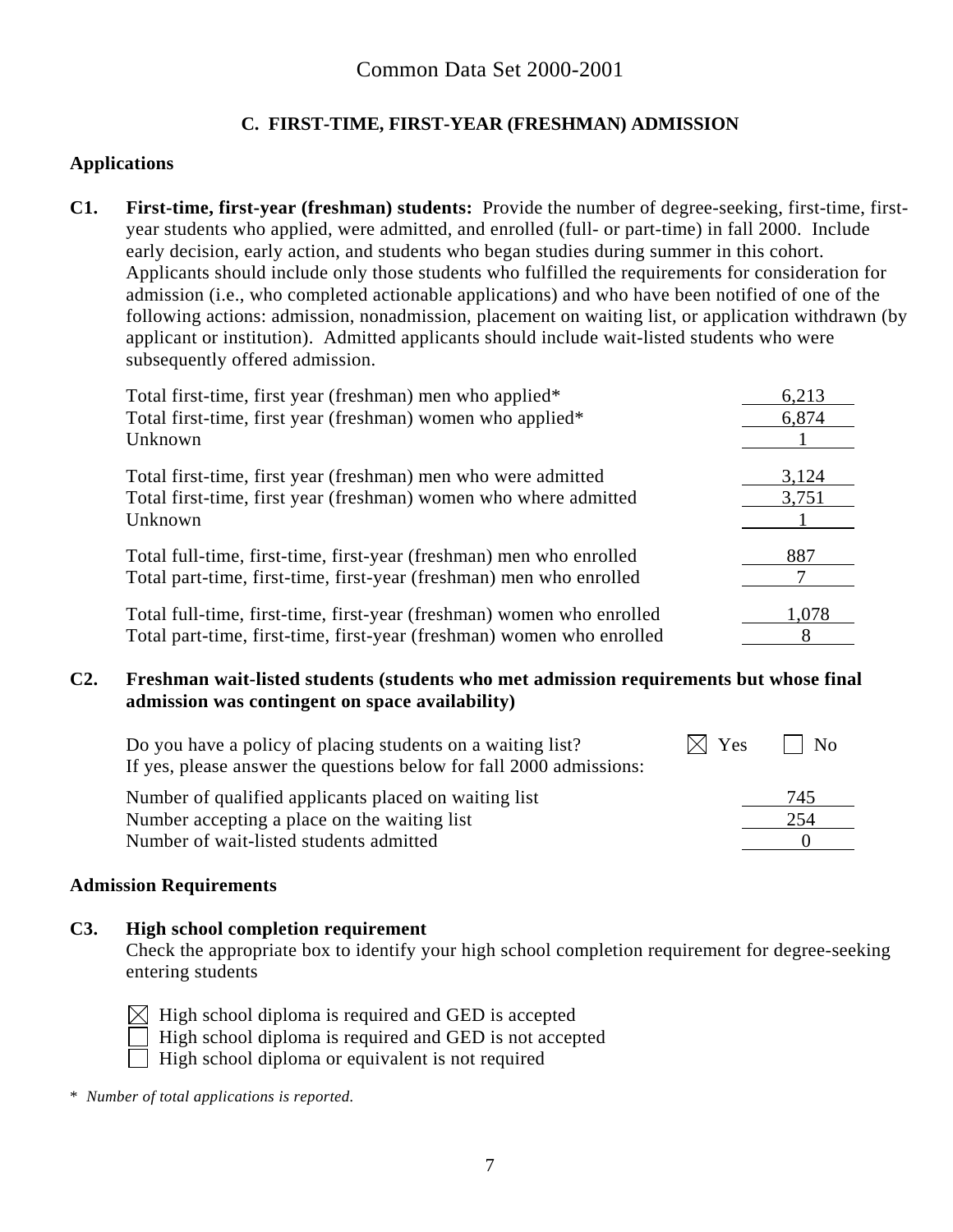#### **C4. Does your institution require or recommend a general college-preparatory program for degree-seeking students?**

Required

 $\boxtimes$  Recommended

Neither required nor recommended

**C5. Distribution of high school units required and/or recommended.** Specify the distribution of academic high school course units required and/or recommended of all or most degree-seeking students using Carnegie units (one unit equals one year of study or its equivalent). If you use a different system for calculating units, please convert.

|                                      | Units required | Units<br>recommended |
|--------------------------------------|----------------|----------------------|
| Total academic units                 |                | 16                   |
| English                              |                | 4                    |
| Mathematics                          |                |                      |
| Science                              |                | 3                    |
| Of these, units that must be lab     |                | $\mathcal{D}$        |
| Foreign language                     |                | $\mathcal{D}$        |
| Social studies/History               |                | 3                    |
| History (See Social studies/History) |                |                      |
| Academic electives                   |                |                      |
| Other (specify)                      |                |                      |

#### **Basis for Selection**

**C6.** Do you have an open admission policy, under which virtually all secondary school graduates or students with GED equivalency diplomas are admitted without regard to academic record, test scores, or other qualifications?  $\Box$  Yes  $\Box$  No

If so, check which applies:

Open admission policy as described above for all students

Open admission policy as described above for most students, but selective admission for out-of-state students selective admission to some programs other (explain)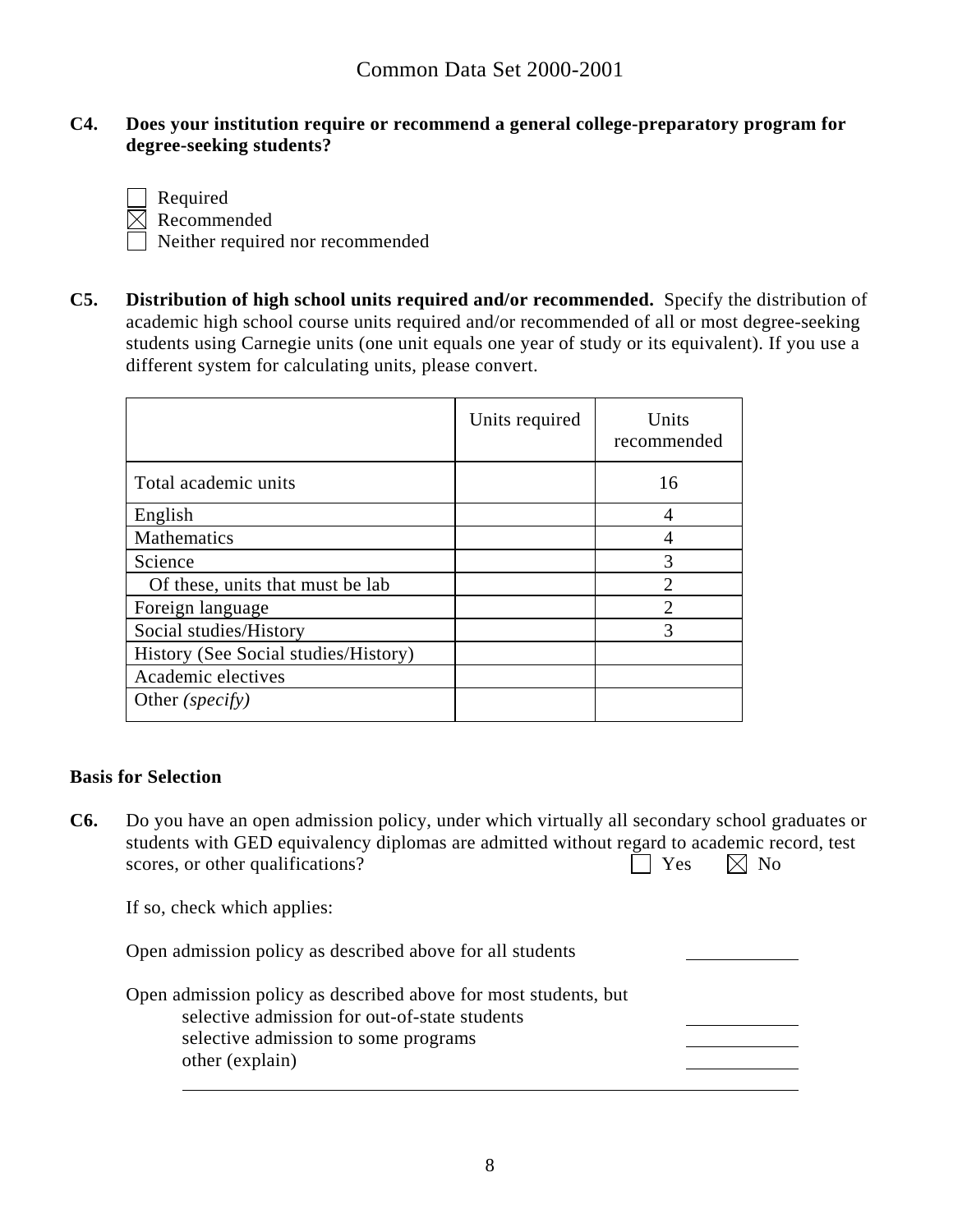**C7. Relative importance of each of the following academic and nonacademic factors in your firsttime, first- year, degree-seeking (freshman) admission decisions.** 

|                                                                                                                                              | Very important | Important | <b>Considered</b> | <b>Not considered</b> |
|----------------------------------------------------------------------------------------------------------------------------------------------|----------------|-----------|-------------------|-----------------------|
| Academic<br>Secondary school record<br>Class rank<br>Recommendation(s)<br>Standardized test scores<br>Essay                                  |                |           |                   |                       |
| <b>Nonacademic</b><br>Interview<br><b>Extracurricular activities</b><br>Talent/ability<br>Character/personal qualities<br>Alumni/ae relation |                |           |                   |                       |
| Geographical residence<br>State residency<br>Religious affiliation/commitment<br>Minority status<br>Volunteer work<br>Work experience        |                |           |                   |                       |

#### **SAT and ACT Policies**

#### **C8. Entrance exams**

a. Does your institution make use of SAT I, SAT II, or ACT scores in admission decisions for first-<br>time, first-year, degree-seeking applicants?  $\boxtimes$  Yes  $\Box$  No time, first-year, degree-seeking applicants?  $\boxtimes$  Yes  $\Box$  No If yes, place check marks in the appropriate boxes below to reflect your institution's policies for use in admission.

|                                                                                                                                                                                           | Require | Recommend | <b>ADMISSION</b><br><b>Require for</b><br>some | <b>Considered</b><br>if submitted | <b>Not</b> used |
|-------------------------------------------------------------------------------------------------------------------------------------------------------------------------------------------|---------|-----------|------------------------------------------------|-----------------------------------|-----------------|
| <b>SATI</b><br><b>ACT</b><br>SAT I or ACT (no preference)<br>SAT I or ACT--SAT I preferred<br>SAT I or ACT--ACT preferred<br>SAT I and SAT II<br>SAT I and SAT II or ACT<br><b>SAT II</b> |         |           |                                                |                                   |                 |

**In addition**, does your institution use applicants' test scores for placement or counseling?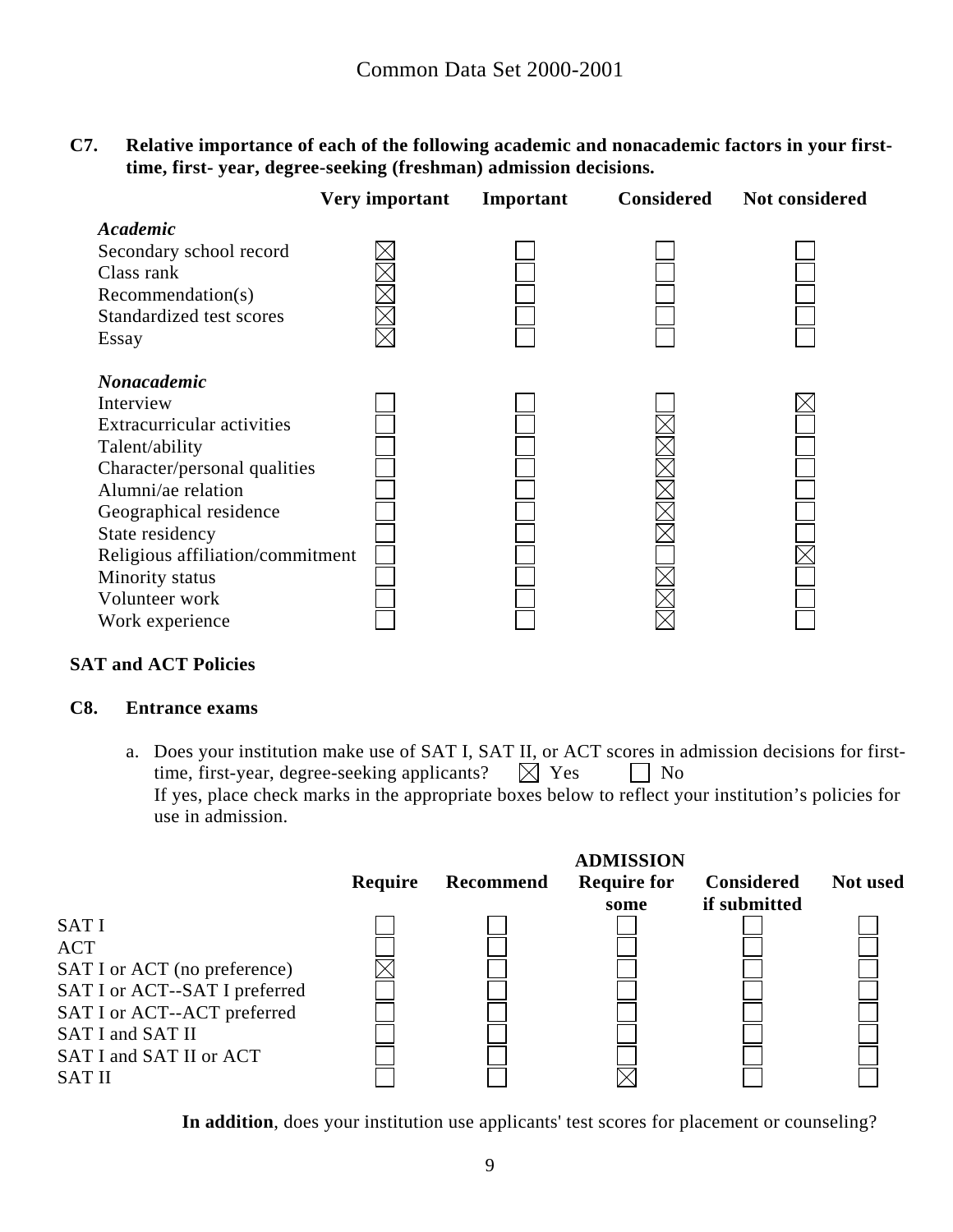| Placement  | $\boxtimes$ Yes | N <sub>0</sub> |
|------------|-----------------|----------------|
| Counseling | l Yes           | $\boxtimes$ No |

b. Does your institution use the SAT I or II or the ACT for **placement only**? If so, please mark the appropriate boxes below:

|              | <b>PLACEMENT</b> |           |                          |  |
|--------------|------------------|-----------|--------------------------|--|
|              | Require          | Recommend | <b>Required for some</b> |  |
| SAT I        |                  |           |                          |  |
| <b>SATII</b> |                  |           |                          |  |
| ACT          |                  |           |                          |  |
| SAT I or ACT |                  |           |                          |  |

c. Latest date by which SAT I or ACT scores must be received for fall-term admission March 1

Latest date by which SAT II scores must be received for fall-term admission Jan 15

d. If necessary, use this space to clarify your test policies (e.g., if tests recommended for some students, or if tests are not required of some students): SAT II is required for Honor Programs in Medicine, Biomedical Engineering, and Physical Therapy

#### **Freshman Profile**

Provide percentages for **ALL enrolled, degree-seeking, full-time and part-time, first-time, first-year (freshman) students** enrolled in fall 2000, including students who began studies during summer, international students/nonresident aliens, and students admitted under special arrangements.

**C9. Percent and number of first-time, first-year (freshman) students enrolled in fall 2000 who submitted national standardized (SAT/ACT) test scores.** Include information for **ALL enrolled, degree-seeking, first-time, first-year (freshman) students who submitted test scores**. Do not include partial test scores (e.g., mathematics scores but not verbal for a category of students) or combine other standardized test results (such as TOEFL) in this item. SAT scores should be recentered scores. The 25th percentile is the score that 25 percent scored at or below; the 75th percentile score is the one that 25 percent scored at or above.

| Percent submitting SAT scores | 93% | Number submitting SAT scores | 1,842 |
|-------------------------------|-----|------------------------------|-------|
| Percent submitting ACT scores | 45% | Number submitting ACT scores | 894   |

|                      | 25th percentile | 75th percentile |
|----------------------|-----------------|-----------------|
| <b>SAT I Verbal</b>  | 530             | 630             |
| <b>SAT I Math</b>    | 540             | 650             |
| <b>ACT Composite</b> | 22              | 28              |
| <b>ACT</b> English   | 22              | 28              |
| <b>ACT Math</b>      | רי              |                 |

Percent of first-time, first-year (freshman) students with scores in each range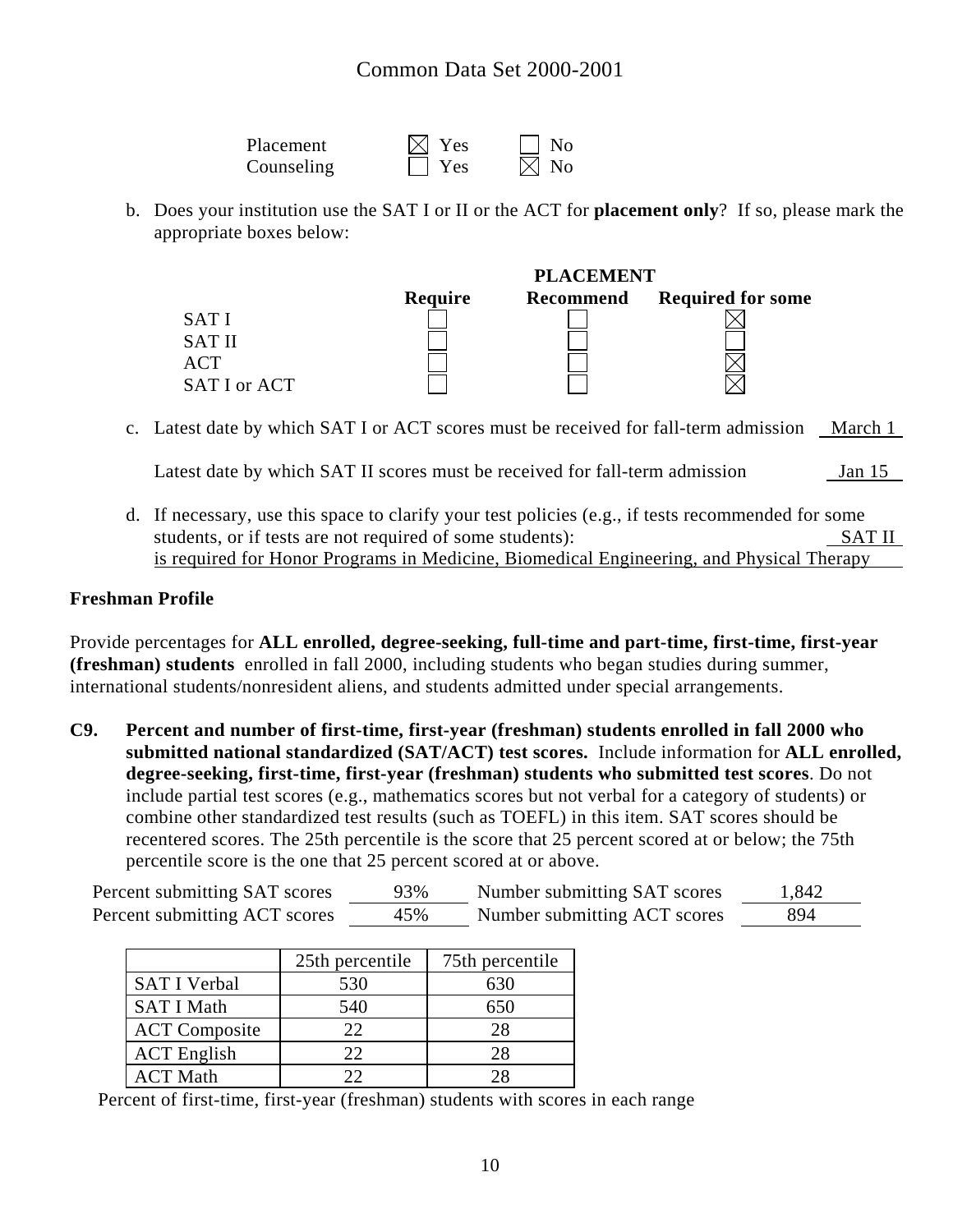# Common Data Set 2000-2001

|         | <b>SAT I Verbal</b> | <b>SAT I Math</b> |
|---------|---------------------|-------------------|
| 700-800 | 8%                  | 10%               |
| 600-699 | 35%                 | 39%               |
| 500-599 | 42%                 | 42%               |
| 400-499 | 13%                 | 9%                |
| 300-399 | 1%                  | 0%                |
| 200-299 | 0%                  | $0\%$             |

|           | <b>ACT</b> Composite | <b>ACT</b> English | <b>ACT Math</b> |
|-----------|----------------------|--------------------|-----------------|
| $30 - 36$ | 11%                  | 15%                | 17%             |
| 24-29     | 55%                  | 47%                | 49%             |
| 18-23     | 31%                  | 33%                | 31%             |
| $12 - 17$ | 2%                   | 4%                 | 3%              |
| $6 - 11$  | 0%                   | 1%                 | 0%              |
| below 6   | 0%                   | 0%                 | 0%              |

**C10. Percent of all degree-seeking, first-time, first-year (freshman) students who had high school class rank within each of the following ranges (report information for those students from whom you collected high school rank information).** 

| Percent in top 10th of high school graduating class             | 45% |
|-----------------------------------------------------------------|-----|
| Percent in top quarter of high school graduating class          | 77% |
| Percent in top half of high school graduating class             | 97% |
| Percent in bottom half of high school graduating class          | 3%  |
| Percent in bottom quarter of high school graduating class       | 0%  |
| Percent of total first-time, first-year (freshman) students who |     |
| submitted high school class rank                                | 68% |

**C11. Percentage of all enrolled, degree-seeking first-time, first-year (freshman) students who had high school grade-point averages within each of the following ranges (using 4.0 scale). Report information only for those students from whom you collected high school GPA.** 

| Percent who had GPA of 3.0 and higher    | 95%   |
|------------------------------------------|-------|
| Percent who had GPA between 2.0 and 2.9  | 5%    |
| Percent who had GPA between 1.0 and 1.99 | $0\%$ |
| Percent who had GPA below 1.0            | $0\%$ |

#### **C12. Average high school GPA of all degree-seeking first-time, first-year (freshman) students who submitted GPA:**  $\underline{\hspace{1cm}} 3.88$

Percent of total first-time, first-year (freshman) students who submitted high school GPA: 85%

#### **Admission Policies**

#### **C13. Application fee**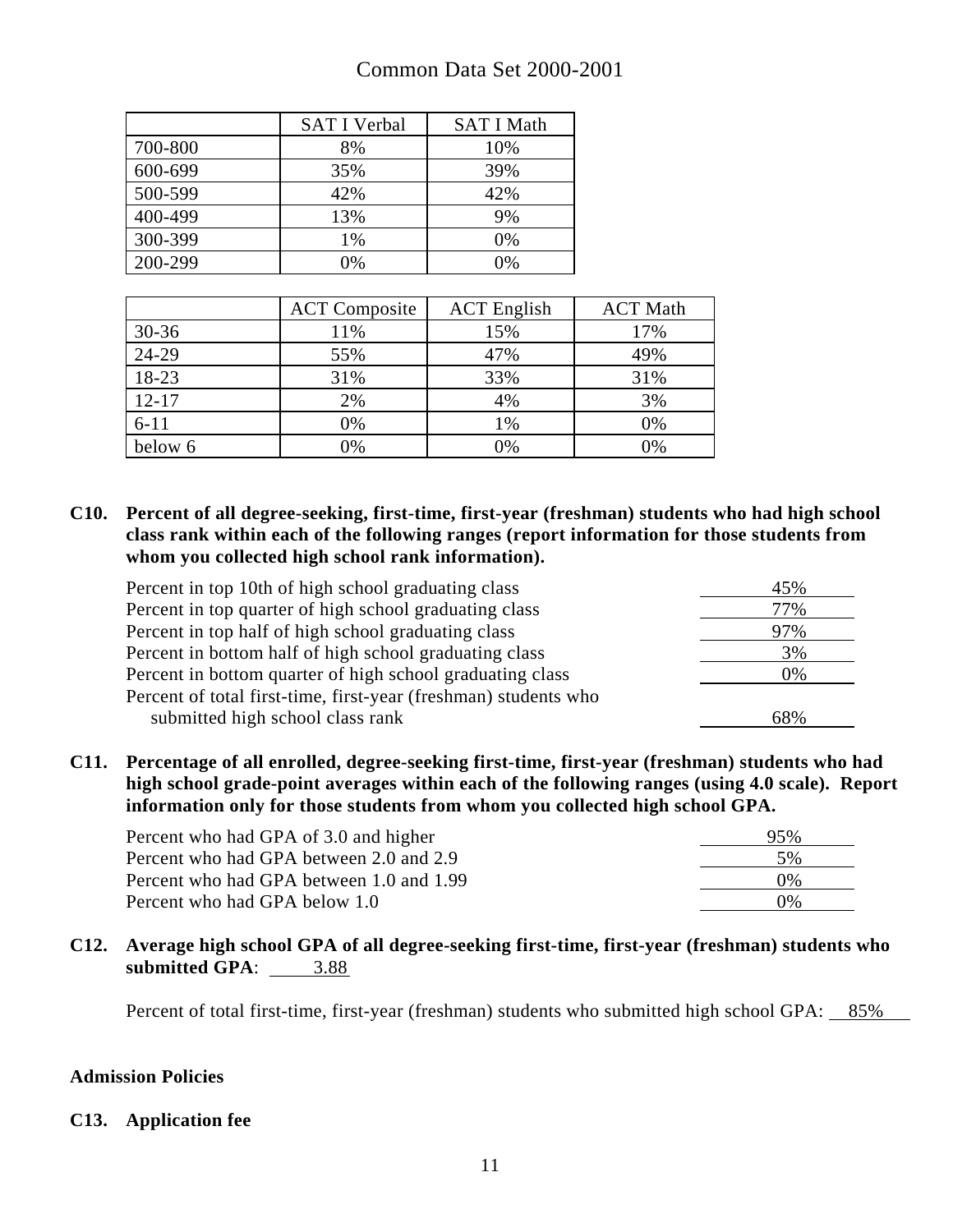# Common Data Set 2000-2001

|                   | Does your institution have an application fee?<br>N <sub>o</sub><br>$\times$<br>Yes<br>Amount of application fee<br>\$50                                                                                                                     |
|-------------------|----------------------------------------------------------------------------------------------------------------------------------------------------------------------------------------------------------------------------------------------|
|                   | Can it be waived for applicants with financial need?<br>$\boxtimes$ Yes<br>N <sub>o</sub>                                                                                                                                                    |
| C <sub>14</sub> . | <b>Application closing date</b>                                                                                                                                                                                                              |
|                   | Does your institution have an application closing date?<br>$\boxtimes$ Yes<br>N <sub>o</sub><br>Application closing date (fall) ___ March 1<br>Priority date                                                                                 |
| C <sub>15</sub> . | Are first-time, first-year students accepted for terms other than the fall? $\boxtimes$ Yes<br>N <sub>o</sub>                                                                                                                                |
| C <sub>16</sub> . | Notification to applicants of admission decision sent (fill in one only)                                                                                                                                                                     |
|                   | On a rolling basis beginning (date)<br>April 15<br>By (date)<br>Other<br>Early Decision (December 15); Early Action (January 15)                                                                                                             |
| C <sub>17</sub> . | <b>Reply policy for admitted applicants</b> (fill in one only)                                                                                                                                                                               |
|                   | Must reply by (date)<br>No set date<br>Must reply by May 1 or within $\qquad 2 \qquad$ weeks if notified thereafter<br>Other <b>Early Decision (January 15)</b>                                                                              |
| C <sub>18</sub> . | <b>Deferred admission:</b> Does your institution allow students to postpone enrollment after admission?<br>$\boxtimes$ Yes $\Box$ No<br>If yes, maximum period of postponement:<br>1 year                                                    |
| C <sub>19</sub> . | Early admission of high school students: Does your institution allow high school students to<br>enroll as full-time, first-time, first-year (freshman) students one year or more before high school<br>$\boxtimes$ Yes     No<br>graduation? |
| C20.              | <b>Common application:</b> Will you accept the Common Application distributed by the National<br>Association of Secondary School Principals if submitted?<br>$\boxtimes$ Yes<br>N <sub>o</sub>                                               |
|                   | If "yes," are supplemental forms required?<br>$\boxtimes$ Yes<br>N <sub>0</sub>                                                                                                                                                              |
|                   | $\boxtimes$ Yes<br>Is your college a member of the Common Application Group?<br>N <sub>o</sub>                                                                                                                                               |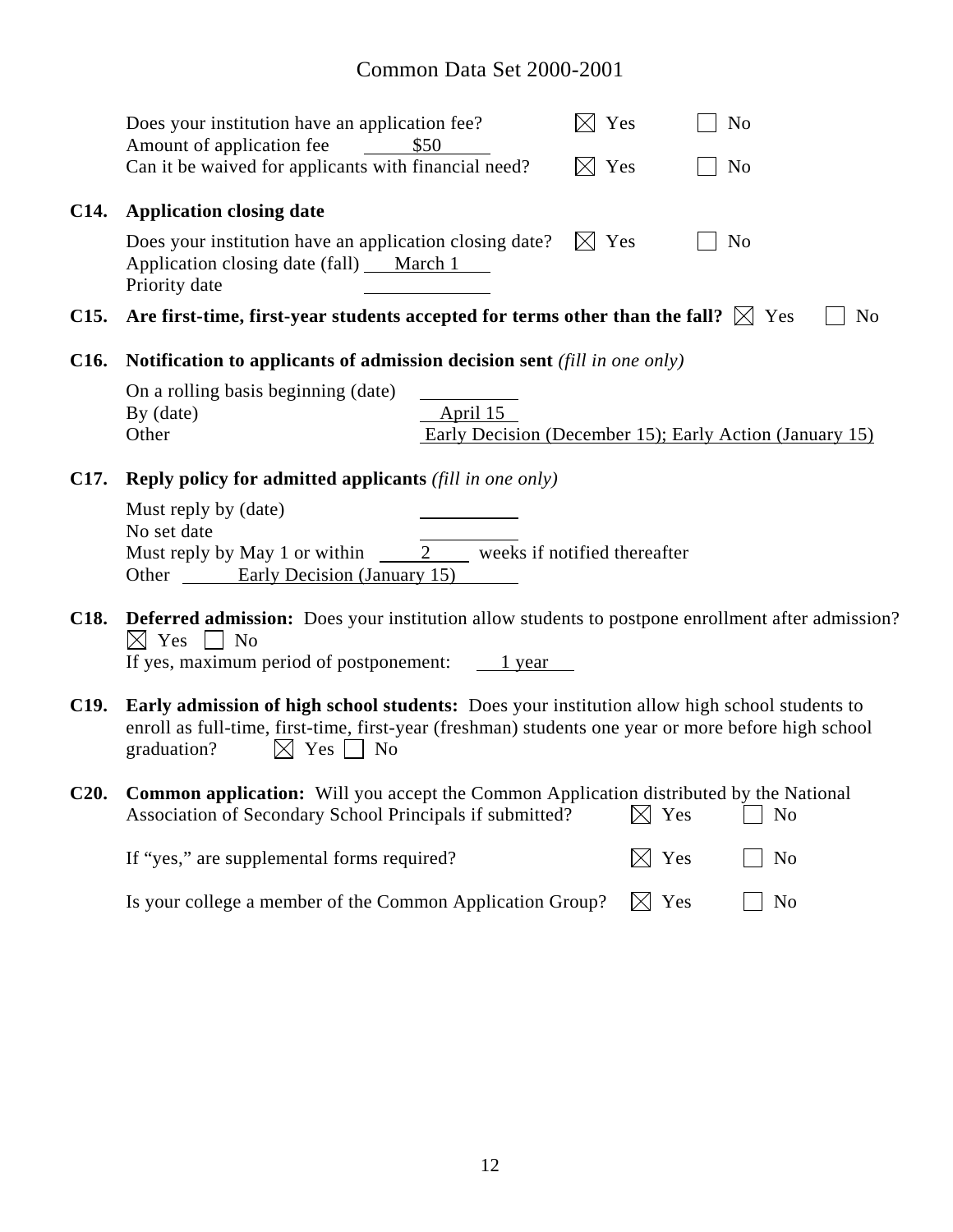#### **Early Decision and Early Action Plans**

| $C21$ . | <b>Early decision:</b> Does your institution offer an early decision plan (an admission plan that permits<br>students to apply and be notified of an admission decision well in advance of the regular notification<br>date and that asks students to commit to attending if accepted) for first-time, first-year (freshman)<br>Yes<br>applicants for fall enrollment?<br>N <sub>0</sub> |                            |  |  |
|---------|------------------------------------------------------------------------------------------------------------------------------------------------------------------------------------------------------------------------------------------------------------------------------------------------------------------------------------------------------------------------------------------|----------------------------|--|--|
|         | If "yes," please complete the following :                                                                                                                                                                                                                                                                                                                                                |                            |  |  |
|         | First or only early decision plan closing date<br>First or only early decision plan notification date                                                                                                                                                                                                                                                                                    | November 15<br>December 15 |  |  |
|         | Other early decision plan closing date<br>Other early decision plan notification date                                                                                                                                                                                                                                                                                                    |                            |  |  |
|         | For the Fall 2000 entering class:                                                                                                                                                                                                                                                                                                                                                        |                            |  |  |
|         | Number of early decision applications received by your institution                                                                                                                                                                                                                                                                                                                       | 644                        |  |  |
|         | Number of applicants admitted under early decision plan                                                                                                                                                                                                                                                                                                                                  | 320                        |  |  |
|         | Please provide significant details about your early decision plan                                                                                                                                                                                                                                                                                                                        | Deadline is                |  |  |
|         | November 15, students are notified by December 15, must submit tuition deposit by                                                                                                                                                                                                                                                                                                        |                            |  |  |
|         | January 15                                                                                                                                                                                                                                                                                                                                                                               |                            |  |  |

**C22. Early action:** Do you have a non-binding early action plan whereby students are notified of an admission decision well in advance of the regular notification date but do not have to commit to attending your college?  $\boxtimes$  Yes  $\Box$  No

If "yes," please complete the following:

Early action closing date Movember 15 November 15<br>
Early action notification date January 15 Early action notification date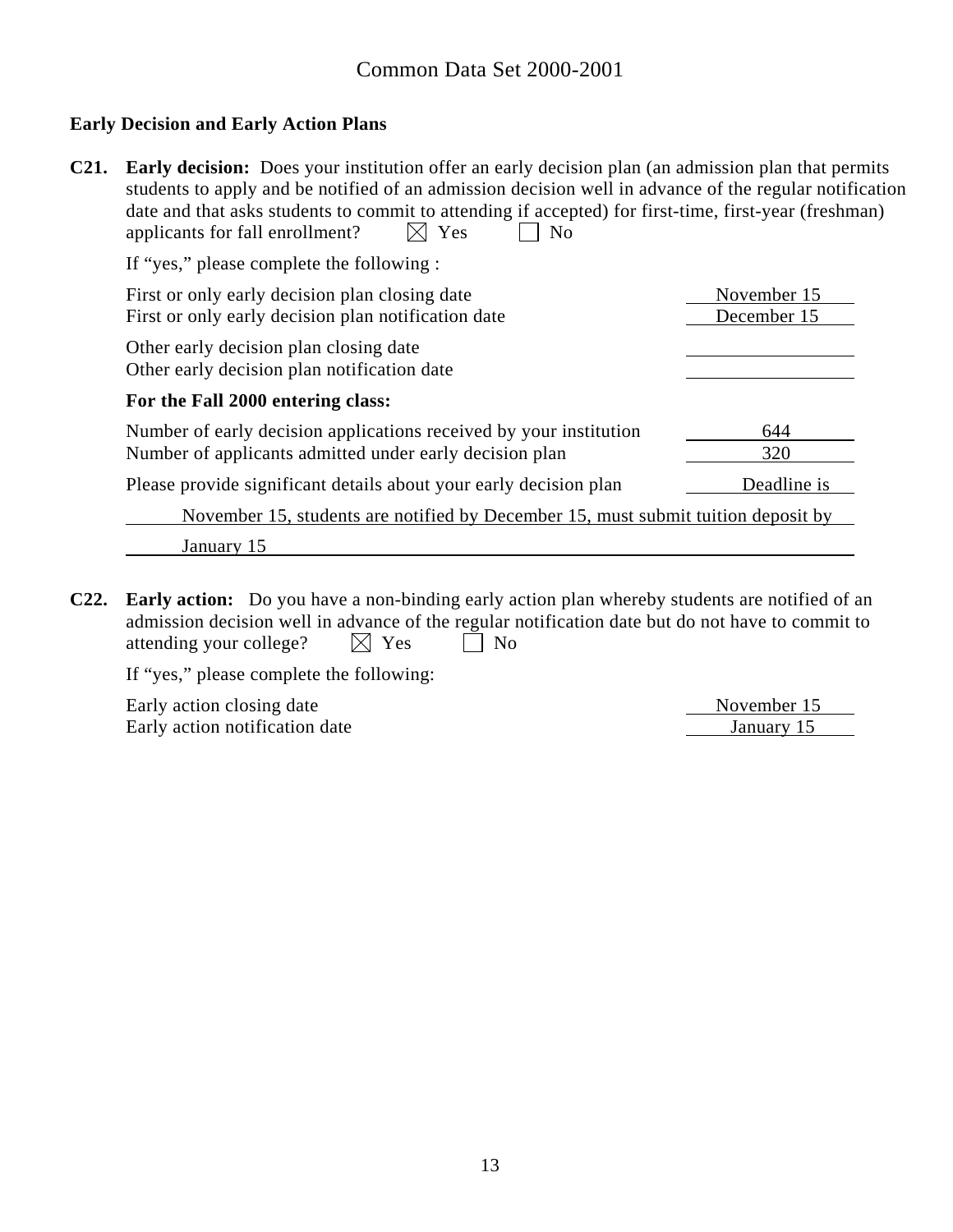# **D. TRANSFER ADMISSION**

### **Fall Applicants**

**D1.** Does your institution enroll transfer students?  $\boxtimes$  Yes  $\Box$  No

 (If no, please skip to Section E) If yes, may transfer students earn advanced standing credit by transferring credits earned from

course work completed at other colleges/universities?  $\boxtimes$  Yes  $\Box$  No

**D2.** Provide the number of students who applied, were admitted, and enrolled as degree-seeking transfer students in fall 2000.

|         | Applicants* | Admitted applicants | Enrolled applicants |
|---------|-------------|---------------------|---------------------|
| Men     | .204        | 600                 | 292                 |
| Women   | .460        | 804                 | 358                 |
| Unknown |             |                     |                     |
| Total   | 2,664       | .404                | 650                 |

\* *Number of total applications is reported.* 

#### **Application for Admission**

- **D3.** Indicate terms for which transfers may enroll:  $\boxtimes$  Fall  $\Box$  Winter  $\boxtimes$  Spring  $\boxtimes$  Summer
- **D4.** Must a transfer applicant have a minimum number of credits completed or else must apply as an entering freshman?  $\Box$  Yes  $\Box$  No

If yes, what is the minimum number of credits and the unit of measure?

**D5.** Indicate all items required of transfer students to apply for admission:

|                               | Required<br>of all | Recommended<br>for all | Recommended<br>for some | Required<br>for some | <b>Not</b><br>required |
|-------------------------------|--------------------|------------------------|-------------------------|----------------------|------------------------|
| High school transcript        |                    |                        |                         |                      |                        |
| College transcript $(s)$      | x                  |                        |                         |                      |                        |
| Essay or personal statement   |                    |                        |                         | X                    |                        |
| Interview                     |                    |                        |                         |                      | X                      |
| Standardized test scores      |                    |                        |                         | X                    |                        |
| Statement of good standing    | X                  |                        |                         |                      |                        |
| from prior institution( $s$ ) |                    |                        |                         |                      |                        |

**D6.** If a minimum high school grade point average is required of transfer applicants, specify (on a 4.0) scale): NA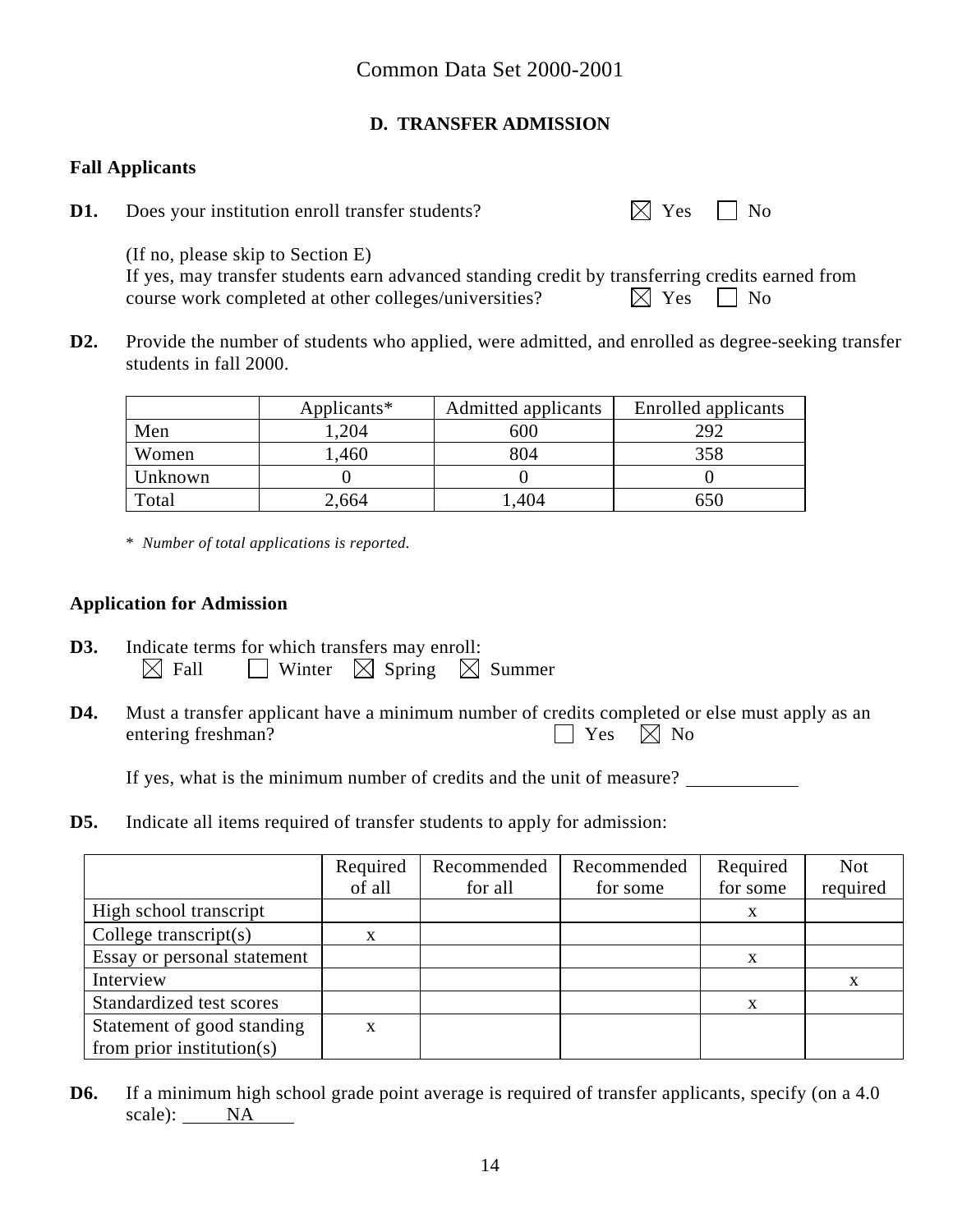- **D7**. If a minimum college grade point average is required of transfer applicants, specify (on a 4.0 scale): 2.5 re-calculated
- **D8**. List any other application requirements specific to transfer applicants: recommendation letter from college professor or college advisor
- **D9.** List application priority, closing, notification, and candidate reply dates for transfer students. If applications are reviewed on a continuous or rolling basis, place a check mark in the "Rolling admission" column.

|        | Priority date | Closing date | Notification date | Reply date | Rolling admission |
|--------|---------------|--------------|-------------------|------------|-------------------|
| Fall   | March 1       | None         | April 1           | May 1      |                   |
| Winter |               |              |                   |            |                   |
| Spring | November 15   | None         | December 1        | January 1  |                   |
| Summer |               |              |                   |            |                   |

- **D10.** Does an open admission policy, if reported, apply to transfer students?  $\Box$  Yes  $\Box$  No
- **D11.** Describe additional requirements for transfer admission, if applicable: Standardized test scores, high school transcript required for transfer students with fewer than 30 transferable credits

#### **Transfer Credit Policies**

- **D12.** Report the lowest grade earned for any course that may be transferred for credit: C
- **D13.** Maximum number of credits or courses that may be transferred from a two-year institution: Number: 90 Unit type: Credits
- **D14**. Maximum number of credits or courses that may be transferred from a four-year institution: Number: 90 Unit type: Credits
- **D15.** Minimum number of credits that transfers must complete at your institution to earn an associate's degree: <u>NA</u>
- **D16.** Minimum number of credits that transfers must complete at your institution to earn a bachelor's degree: 45
- **D17.** Describe other transfer credit policies: <u>transcripts are evaluated for transferable credit and</u> to determine whether courses taken have fulfilled degree requirements based on a desired course of study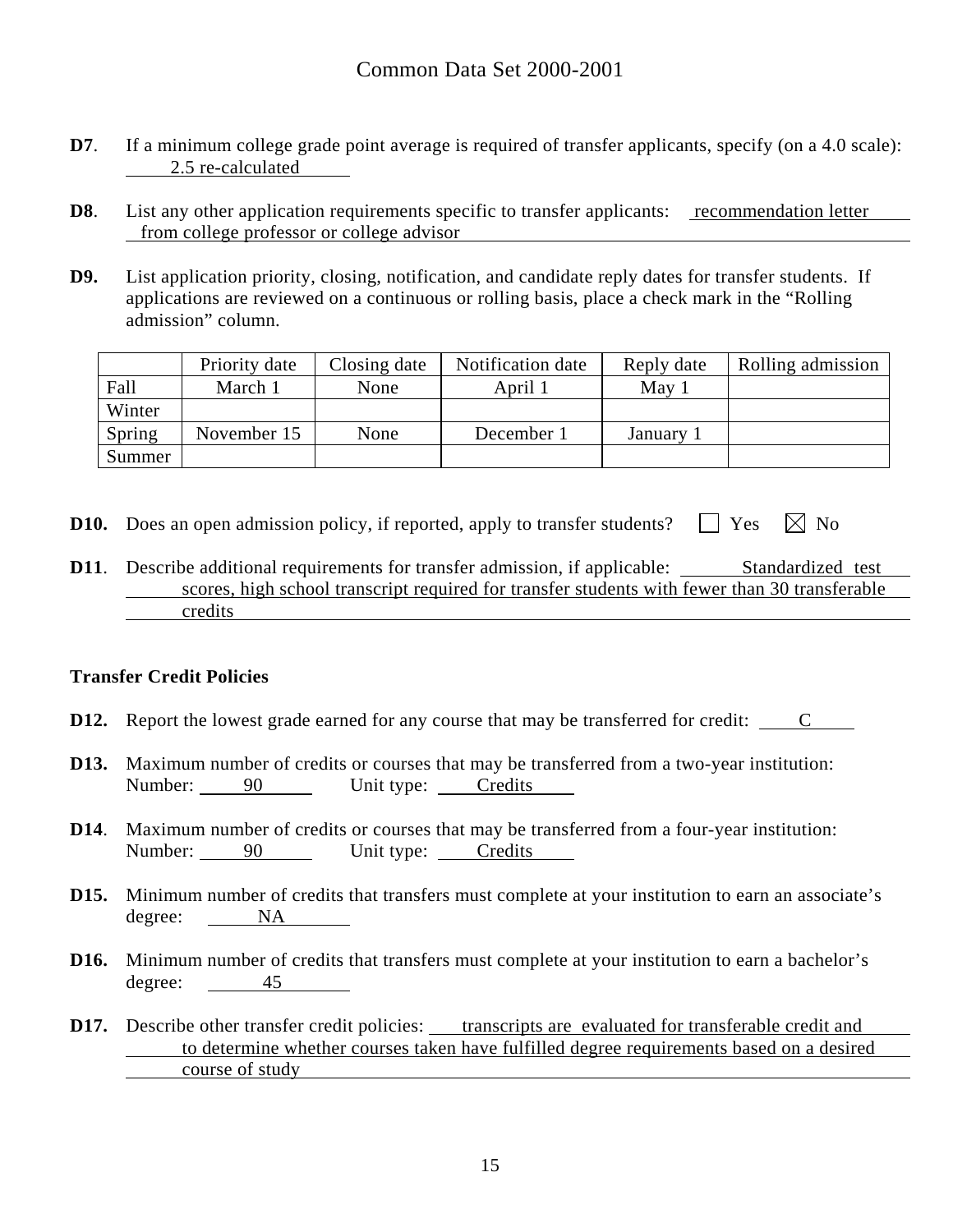# **E. ACADEMIC OFFERINGS AND POLICIES**

**E1. Special study options:** Identify those programs available at your institution. Refer to the glossary for definitions.

|             | Accelerated program                 |  | Honors program                          |
|-------------|-------------------------------------|--|-----------------------------------------|
|             | Cooperative (work-study) program    |  | Independent study                       |
|             | Cross-registration                  |  | Internships                             |
|             | Distance learning                   |  | Liberal arts/career combination         |
|             | Double major                        |  | Student-designed major                  |
|             | Dual enrollment                     |  | Study abroad                            |
| $\boxtimes$ | English as a Second Language (ESL)  |  | $\bowtie$ Teacher certification program |
|             | Exchange student program (domestic) |  | Weekend college                         |
|             | External degree program             |  |                                         |
|             | Other<br>(specify):<br>Learning     |  |                                         |

- **E2. Has been removed from the CDS.**
- **E3. Areas in which all or most students are required to complete some course work prior to graduation:**

| $\times$ Arts/fine arts                     | $\boxtimes$ Humanities                        |
|---------------------------------------------|-----------------------------------------------|
| Computer literacy                           | $\boxtimes$ Mathematics                       |
| $\boxtimes$ English (including composition) | Philosophy                                    |
| Foreign languages                           | $\boxtimes$ Sciences (biological or physical) |
| History                                     | $\boxtimes$ Social science                    |
| Other (describe):                           |                                               |

# **Library Collections**

Report the number of holdings. Refer to the 1998 IPEDS Academic Libraries Survey, Part D, for corresponding equivalents.

- **E4.** Books, serial backfiles, electronic documents, and government documents (titles) that are accessible through the library's catalog:  $1,324,952$  (sum of lines 27 and 29, column 2)
- **E5**. Current serial subscriptions (paper, microform, electronic): 17,155 (sum of lines 30 and 31, column 2)
- **E6.** Microforms (units): 3,536,670 (line 28, column 2)
- **E7.** Audiovisual materials (units):  $\underline{\qquad \qquad } 109,633$  (line 32, column 2)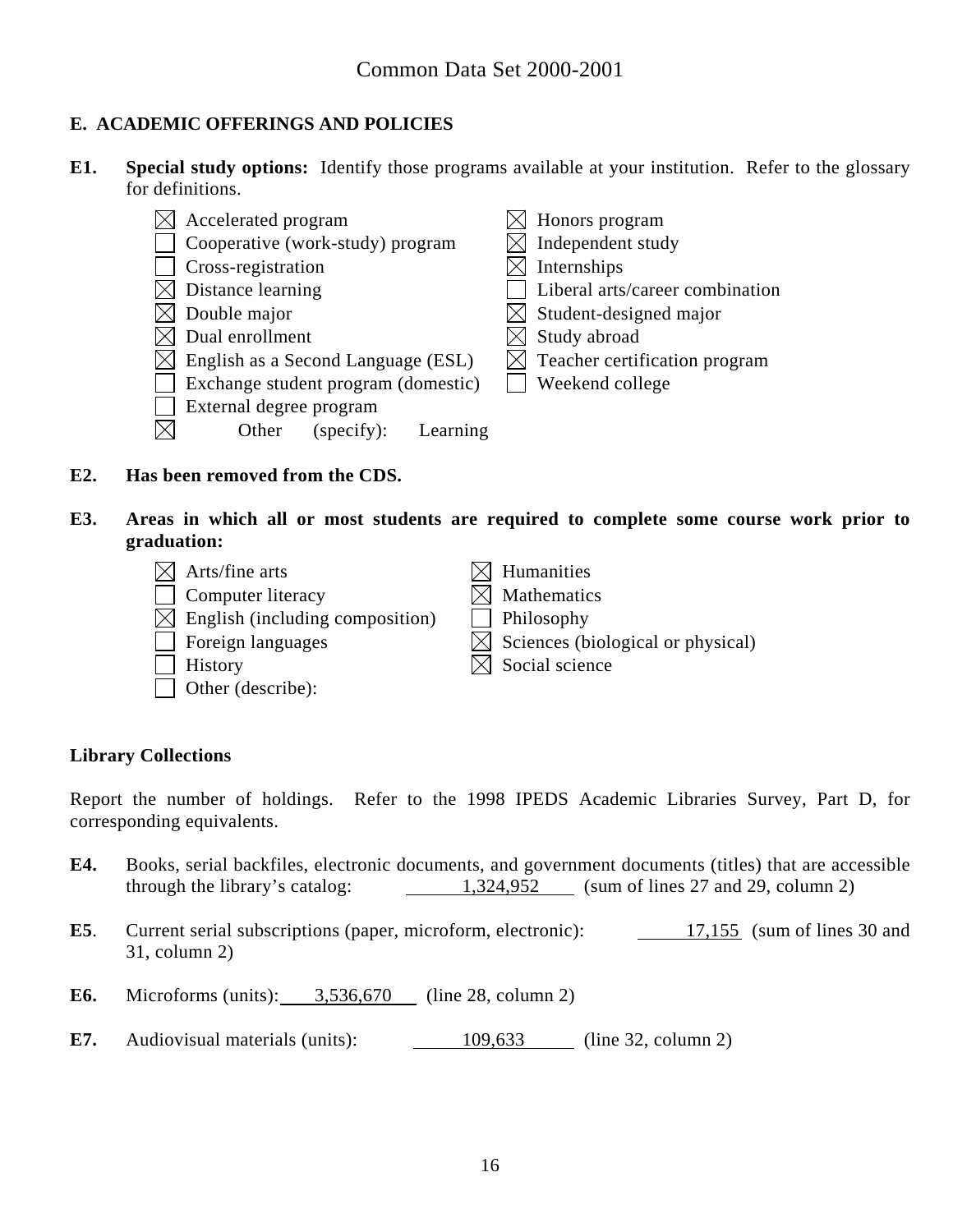# **F. STUDENT LIFE**

#### **F1. Percentages of first-time, first-year (freshman) students and all degree-seeking undergraduates enrolled in fall 2000 who fit the following categories**

|                                                                              | First-time, first- | Under-          |
|------------------------------------------------------------------------------|--------------------|-----------------|
|                                                                              | year (freshman)    | graduate        |
|                                                                              | <b>Students</b>    | <b>Students</b> |
| Percent who are from out of state (exclude international/nonresident aliens) | 52%                | 43%             |
| Percent of men who join fraternities                                         | 13%                | 12%             |
| Percent of women who join sororities                                         | 16%                | 13%             |
| Percent who live in college-owned, -operated, or -affiliated housing         | 76%                | 39%             |
| Percent who live off campus or commute                                       | 24%                | 61%             |
| Percent of students age 25 and older                                         | 0%                 | 8%              |
| Average age of full-time students                                            | 18.0               | 20.2            |
| Average age of all students (full- and part-time)                            | 18.1               | 20.9            |
|                                                                              |                    |                 |

**F2. Activities offered** Identify those programs available at your institution.



**F3. ROTC** (program offered in cooperation with Reserve Officers' Training Corps)

Army ROTC is offered:

 $\Box$  On campus

 $\boxtimes$  At cooperating institution (name): Florida International University

Naval ROTC is offered:

- On campus
- $\Box$  At cooperating institution (name):

Air Force ROTC is offered:

 $\bowtie$  On campus

At cooperating institution (name):

- **F4. Housing:** Check all types of college-owned, -operated, or -affiliated housing available for undergraduates at your institution.
	-
	-
	-
	-
	- $\boxtimes$  Apartments for single students
	- Other housing options (specify):
	- $\boxtimes$  Coed dorms  $\boxtimes$  Special housing for disabled students
		- Men's dorms  $\boxtimes$  Special housing for international students
		- $\Box$  Women's dorms  $\Box$  Fraternity/sorority housing (Fraternity housing only)
		- $\Box$  Apartments for married students  $\Box$  Cooperative housing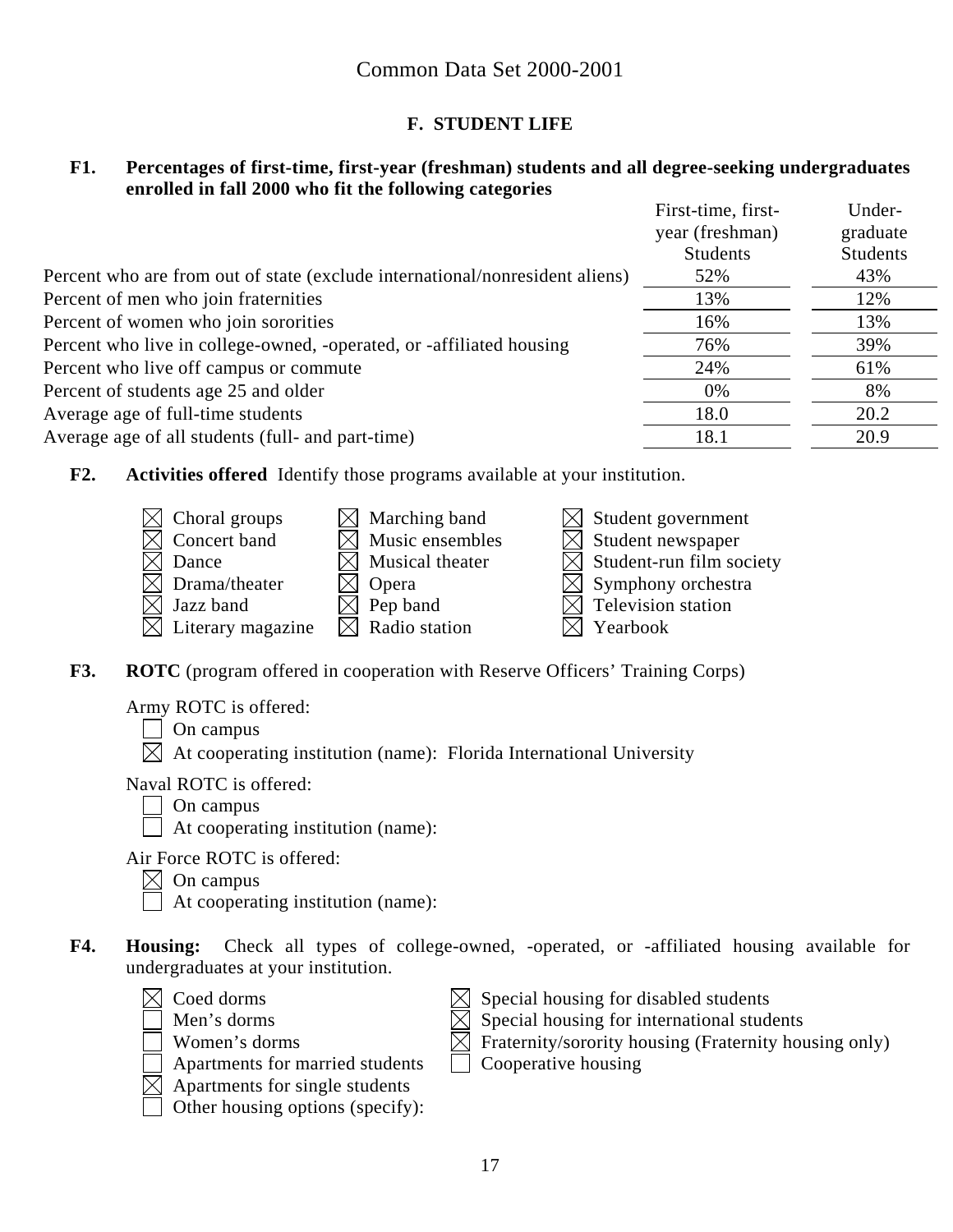# **G. ANNUAL EXPENSES**

#### **Provide 2000-2001 academic year costs for the following categories that are applicable to your institution.**

#### **G1. Undergraduate full-time tuition, required fees, room and board**

List the typical tuition, required fees, and room and board for a full-time undergraduate student for the FULL 2000-2001 academic year. A full academic year refers to the period of time generally extending from September to June; usually equated to two semesters or trimesters, three quarters, or the period covered by a four-one-four plan. Room and board is defined as double occupancy and 19 meals per week or the maximum meal plan. **Required fees** include only charges that all full-time students must pay that are *not* included in tuition (e.g., registration, health, or activity fees.) Do *not* include optional fees (e.g., parking, laboratory use).

|                             | <b>FIRST-YEAR</b> | <b>UNDERGRADUATE</b><br>S |
|-----------------------------|-------------------|---------------------------|
| PRIVATE INSTITUTIONS:       | \$22,124          | \$22,124                  |
| PUBLIC INSTITUTIONS         |                   |                           |
| In-district:                |                   |                           |
| In-state (out-of-district): |                   |                           |
| Out-of-state:               |                   |                           |
| <b>NONRESIDENT ALIENS:</b>  | \$22,124          | \$22,124                  |
| <b>REQUIRED FEES:</b>       | \$404             | \$404                     |
| <b>ROOM AND BOARD:</b>      | \$7,934           | \$7,934                   |
| (on-campus)                 |                   |                           |
| <b>ROOM ONLY:</b>           | \$4,490           | \$4,490                   |
| (on-campus)                 |                   |                           |
| <b>BOARD ONLY:</b>          | \$3,444           | \$3,444                   |
| (on-campus meal plan)       |                   |                           |

Comprehensive tuition/room/board fee (if your college cannot provide separate tuition and room and board fees): Other **Community** Community Community Community Community Community Community Community Community Community Community Community Community Community Community Community Community Community Community Community Community Comm

- **G2. Number of credits per term a student can take for the stated full-time tuition**  12 minimum <u>20</u> maximum
- **G3. Do tuition and fees vary by year of study (e.g., sophomore, junior, senior)?**   $\Box$  Yes  $\boxtimes$  No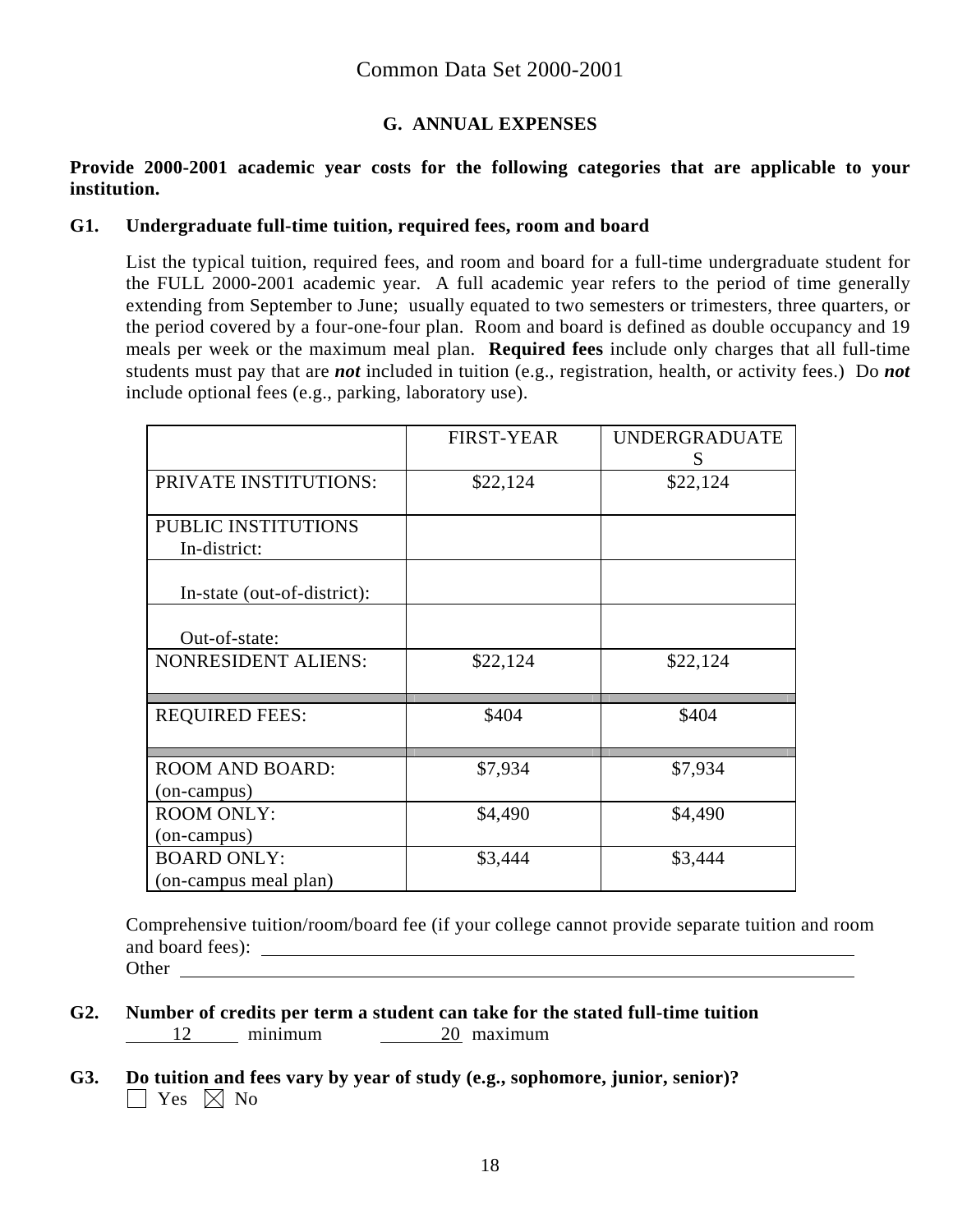# **G4. If tuition and fees vary by undergraduate instructional program, describe briefly:**

# **G5. Provide the estimated expenses for a typical full-time undergraduate student:**

|                     | Residents | Commuters   | Commuters            |
|---------------------|-----------|-------------|----------------------|
|                     |           | (living at) | (not living at home) |
|                     |           | home)       |                      |
| Books and supplies: | \$734     | \$734       | \$734                |
| Room only:          | \$4,490   |             | \$4,490              |
| Board only:         | \$3,444   | \$1,800     | \$3,444              |
| Transportation:     | \$1,159   | \$1,258     | \$1,159              |
| Other expenses:     | \$1,090   | \$1,286     | \$1,090              |

# **G6. Undergraduate per-credit-hour charges:**

 $\overline{a}$ 

| <b>PRIVATE</b>              | \$899 |
|-----------------------------|-------|
| <b>INSTITUTIONS:</b>        |       |
|                             |       |
| PUBLIC INSTITUTIONS         |       |
| In-district:                |       |
|                             |       |
| In-state (out-of-district): |       |
|                             |       |
| Out-of-state:               |       |
| <b>NONRESIDENT ALIENS:</b>  | \$899 |
|                             |       |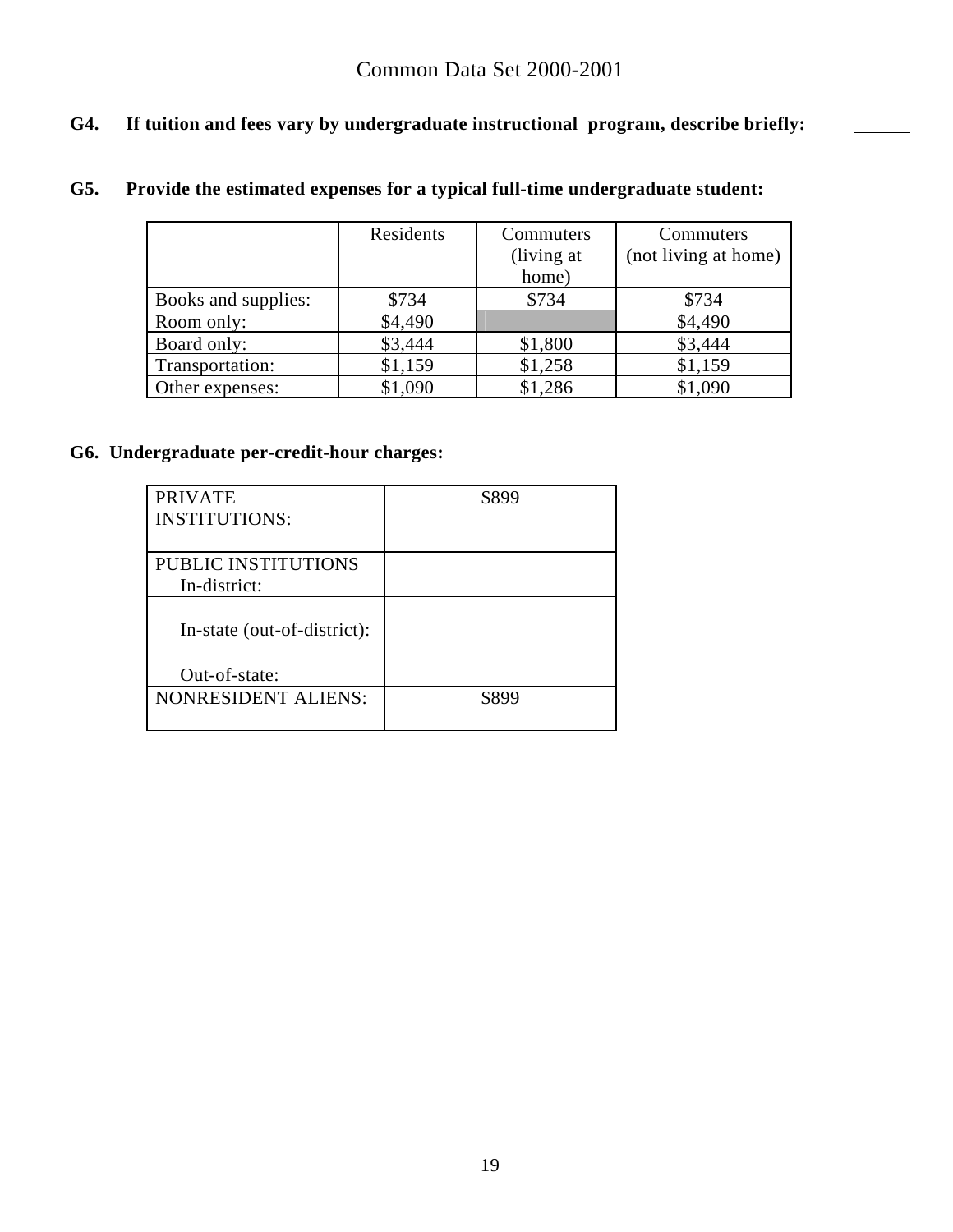# **H. FINANCIAL AID**

#### **Aid Awarded to Enrolled Undergraduates**

**H1.** Enter total dollar amounts **awarded** to full-time and less than full-time degree-seeking undergraduates **(using the same cohort reported in CDS Question B1, "total degree-seeking" undergraduates)** in the following categories. Include aid awarded to international students (i.e., those not qualifying for federal aid). **Aid that is non-need-based but that was used to meet need should be reported in the need-based aid columns. (For a suggested order of precedence in assigning categories of aid to cover need, see the entry for "non-need-based gift aid" on the last page of the definitions section.)** 

Indicate academic year for which data are reported for **items H1**, **H2**, **H2A**, and **H6** below:

 $\boxtimes$  2000-2001 estimated 1999-2000 actual

|                                                                                                                                                                                           | <b>Need-based</b> | Non-need-based |
|-------------------------------------------------------------------------------------------------------------------------------------------------------------------------------------------|-------------------|----------------|
|                                                                                                                                                                                           | \$                | S              |
| <b>Scholarships/Grants</b>                                                                                                                                                                |                   |                |
| Federal                                                                                                                                                                                   | 6,606,200         | 324,344        |
| <b>State</b>                                                                                                                                                                              | 11,719,183        | 7,535,094      |
| Institutional (endowment, alumni, or other<br>institutional awards) and external funds awarded<br>by the college excluding athletic aid and tuition<br>waivers (which are reported below) | 40,242,992        | 16,922,266     |
| Scholarships/grants from external sources (e.g.<br>Kiwanis, National Merit) not awarded by the<br>college                                                                                 | 1,186,880         | 440,138        |
| <b>Total Scholarships/Grants</b>                                                                                                                                                          | 59,755,256        | 25, 221, 842   |
| <b>Self-Help</b>                                                                                                                                                                          |                   |                |
| Student loans from all sources (excluding parent<br>loans)                                                                                                                                | 26,064,519        | 8,223,488      |
| <b>Federal Work Study</b>                                                                                                                                                                 | 6,517,248         |                |
| State and other work study/employment                                                                                                                                                     | 272,230           | 680,940        |
| <b>Total Self-Help</b>                                                                                                                                                                    | 32,853,997        | 8,904,428      |
| <b>Parent Loans</b>                                                                                                                                                                       | 2,707,006         | 5,345,820      |
| <b>Tuition Waivers</b>                                                                                                                                                                    | 3,403,438         | 8,522,715      |
| <b>Athletic Awards</b>                                                                                                                                                                    | 2,113,529         | 3,735,977      |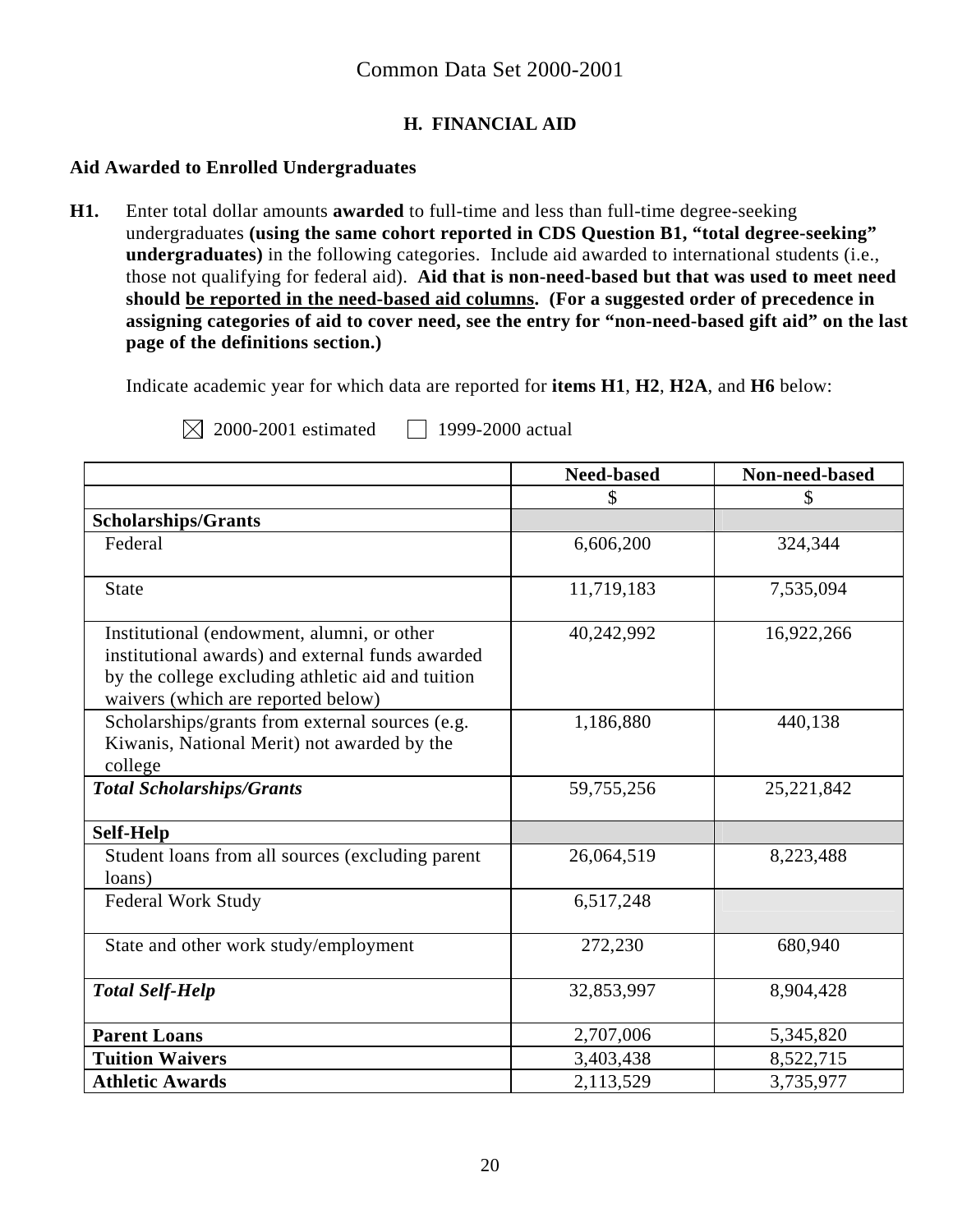**H2**. **Number of Enrolled Students Receiving Aid:** List the number of degree-seeking full-time and less-than-full-time undergraduates who applied for and received financial aid. **Aid that is nonneed-based but that was used to meet need should be counted as need-based aid.** Numbers should reflect the cohort receiving the dollars reported in H1.

Note: In the chart below, students may be counted in more than one row, and full-time freshmen should also be counted as full-time undergraduates.

|                  |                                                                           | <b>First-time</b> | <b>Full-time</b> | <b>Less Than</b> |
|------------------|---------------------------------------------------------------------------|-------------------|------------------|------------------|
|                  |                                                                           | <b>Full-time</b>  | Undergrad        | <b>Full-time</b> |
|                  |                                                                           | Freshmen          | (Inc. Fresh)     | Undergrad        |
|                  | a) Number of degree-seeking undergraduate students (CDS                   | 1,965             | 8,076            | 500              |
|                  | Item B1 if reporting on Fall 2000 cohort)                                 |                   |                  |                  |
|                  | b) Number of students in line a who were financial aid                    | 1,355             | 5,057            | 112              |
|                  | applicants (include applicants for all types of aid)                      |                   |                  |                  |
|                  | c) Number of students in line <b>b</b> who were determined to have        | 1,078             | 4,396            | 108              |
|                  | financial need                                                            |                   |                  |                  |
|                  | d) Number of students in line c who received any financial                | 1,076             | 4,393            | 108              |
|                  | aid                                                                       |                   |                  |                  |
|                  | e) Number of students in line <b>d</b> who received any need-based        | 1,056             | 4,346            | 100              |
|                  | gift aid                                                                  |                   |                  |                  |
| f                | Number of students in line d who received any need-based                  | 881               | 3,719            | 88               |
|                  | self-help aid                                                             |                   |                  |                  |
|                  | g) Number of students in line <b>d</b> who received any non-need-         | 172               | 582              | 10               |
|                  | based gift aid                                                            |                   |                  |                  |
|                  | h) Number of students in line <b>d</b> whose need was fully met           | 326               | 1,438            | 16               |
|                  | (exclude PLUS loans, unsubsidized loans, and private                      |                   |                  |                  |
| $\mathbf{i}$     | alternative loans).<br>On average, the percentage of need that was met of | 87%               | 87%              | 70%              |
|                  | students who received any need-based aid. Exclude any                     |                   |                  |                  |
|                  | resources that were awarded to replace EFC (PLUS loans,                   |                   |                  |                  |
|                  | unsubsidized loans, and private alternative loans).                       |                   |                  |                  |
| $\mathbf{j}$     | The average financial aid package of those in line d.                     | \$20,248          | \$21,049         | \$16,410         |
|                  | Exclude any resources that were awarded to replace EFC                    |                   |                  |                  |
|                  | (PLUS loans, unsubsidized loans, and private alternative                  |                   |                  |                  |
|                  | $loans.$ )                                                                |                   |                  |                  |
|                  | k) Average need-based gift award of those in line e                       | \$14,870          | \$14,605         | \$11,957         |
|                  |                                                                           |                   |                  |                  |
| $\left  \right $ | Average need-based self-help award (excluding PLUS                        | \$5,398           | \$6,620          | \$5,803          |
|                  | loans, unsubsidized loans, and private alternative loans) of              |                   |                  |                  |
|                  | those in line f                                                           |                   |                  |                  |
|                  | m) Average need-based loan (excluding PLUS loans,                         | \$3,515           | \$4,875          | \$4,794          |
|                  | unsubsidized loans, and private alternative loans) of those               |                   |                  |                  |
|                  | in line f who received a need-based loan.                                 |                   |                  |                  |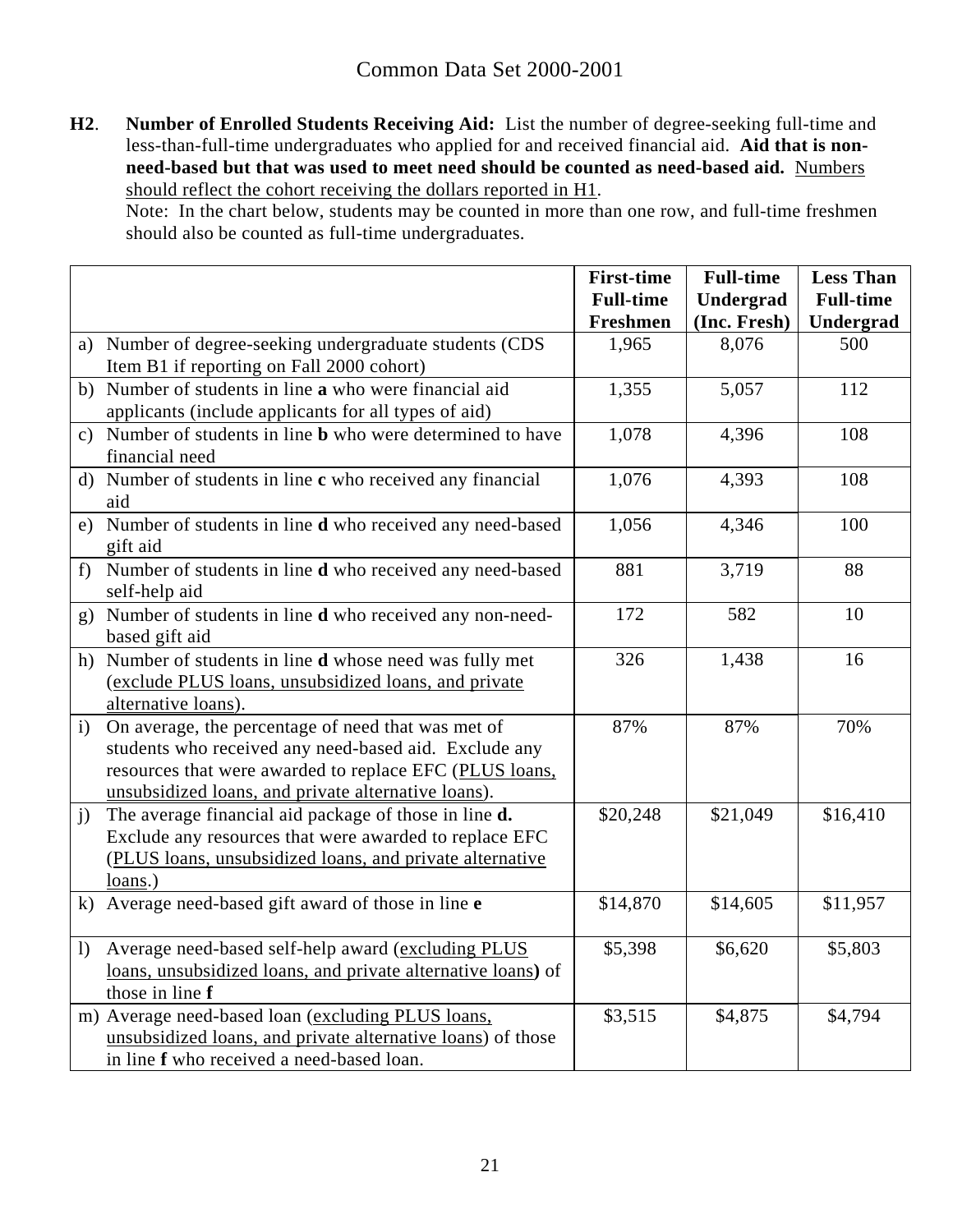**H2A**. **Number of Enrolled Students Receiving Non-need-based Grants and Scholarships:** List the number of degree-seeking full-time and less-than-full-time undergraduates who had no financial need and who received non-need-based gift aid. Numbers should reflect the cohort receiving the dollars reported in H1. Note: In the chart below, students may be counted in more than one row, and full-time freshmen should also be counted as full-time undergraduates.

|                                                               | <b>First-time</b><br><b>Full-time</b><br><b>Freshmen</b> | <b>Full-time</b><br>Undergrad<br>(Inc. Fresh) | <b>Less Than</b><br><b>Full-time</b><br>Undergrad |
|---------------------------------------------------------------|----------------------------------------------------------|-----------------------------------------------|---------------------------------------------------|
| n) Number of students in line a who had no financial need     | 535                                                      | 1,939                                         | 45                                                |
| who received non-need-based gift aid (exclude those           |                                                          |                                               |                                                   |
| receiving athletic awards and tuition benefits)               |                                                          |                                               |                                                   |
| o) Average dollar amount of non-need-based-gift aid awarded   | \$13,055                                                 | \$12,556                                      | \$5,331                                           |
| to students in line <b>n</b>                                  |                                                          |                                               |                                                   |
| Number of students in line a who received a non-need-<br>p)   | 45                                                       | 192                                           | 6                                                 |
| based athletic grant or scholarship                           |                                                          |                                               |                                                   |
| Average dollar amount of non-need-based athletic grants<br>q) | \$19,108                                                 | \$18,891                                      | \$18,154                                          |
| and scholarships awarded to students in line <b>p</b>         |                                                          |                                               |                                                   |

- **H3.** Which needs-analysis methodology does your institution use in awarding institutional aid?
	- $\boxtimes$  Federal methodology (FM) Institutional methodology (IM)

Both FM and IM

- **H4.** Percent of 2000 undergraduate class who graduated between July 1, 1999 and June 30, 2000 and borrowed through any loan programs (federal, state, subsidized, unsubsidized, private etc.; exclude parent loans). Include only students who borrowed while enrolled at your institution. 59%
- **H5.** Average per-borrower cumulative undergraduate indebtedness of those in line H4; do not include money borrowed at other institutions:  $$20,302$

**Aid to Undergraduate Degree-seeking Nonresident Aliens** (Note: Report numbers and dollar amounts for the same academic year checked in item H1.)

**H6.** Indicate your institution's policy regarding financial aid for undergraduate degree-seeking nonresident aliens:



College-administered need-based financial aid is available College-administered non-need-based financial aid is available

College-administered financial aid is not available

If college-administered financial aid is available for undergraduate degree-seeking nonresident aliens, provide the number of undergraduate degree-seeking nonresident aliens who received need-based or non-need-based aid: 161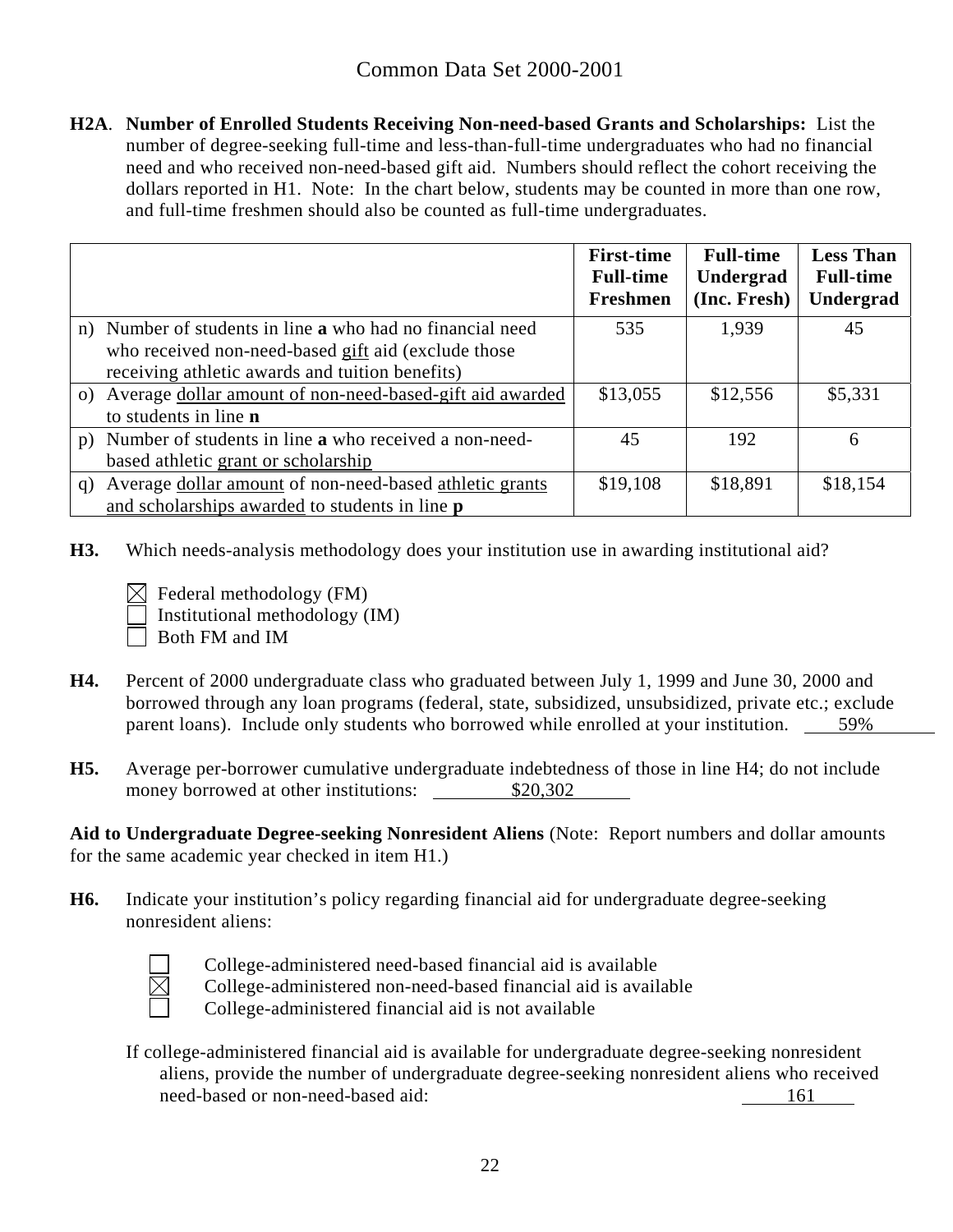Average dollar amount awarded to undergraduate degree-seeking nonresident aliens:

\$14,161

Total dollar amount of financial aid from all sources awarded to all undergraduate degree-seeking nonresident aliens:  $$2,279,911$ 

#### **Process for First-Year/Freshman Students**

- **H7.** Check off all financial aid forms domestic first-year (freshman) financial aid applicants must submit:
	- FAFSA
		- Institution's own financial aid form CSS/Financial Aid PROFILE State aid form Noncustodial (Divorced/Separated) Parent's Statement Business/Farm Supplement Other:
- **H8.** Check off all financial aid forms nonresident alien first-year financial aid applicants must submit:
	- - Institution's own financial aid form CSS/Financial Aid PROFILE Foreign Student's Financial Aid Application Foreign Student's Certification of Finances Other:
- **H9.** Indicate filing dates for first-year (freshman) students:

Priority date for filing required financial aid forms: February 15 Deadline for filing required financial aid forms: None No deadline for filing required forms (applications processed on a rolling basis):

- **H10.** Indicate notification dates for first-year (freshman) students (answer a or b):
	- a. Students notified on or about (date):
	- b. Students notified on a rolling basis:  $\boxtimes$  Yes  $\Box$  No If yes, starting date: March 1
- **H11.** Indicate reply dates:

| Students must reply by (date): | May 1 | or within | weeks of notification. |
|--------------------------------|-------|-----------|------------------------|
|--------------------------------|-------|-----------|------------------------|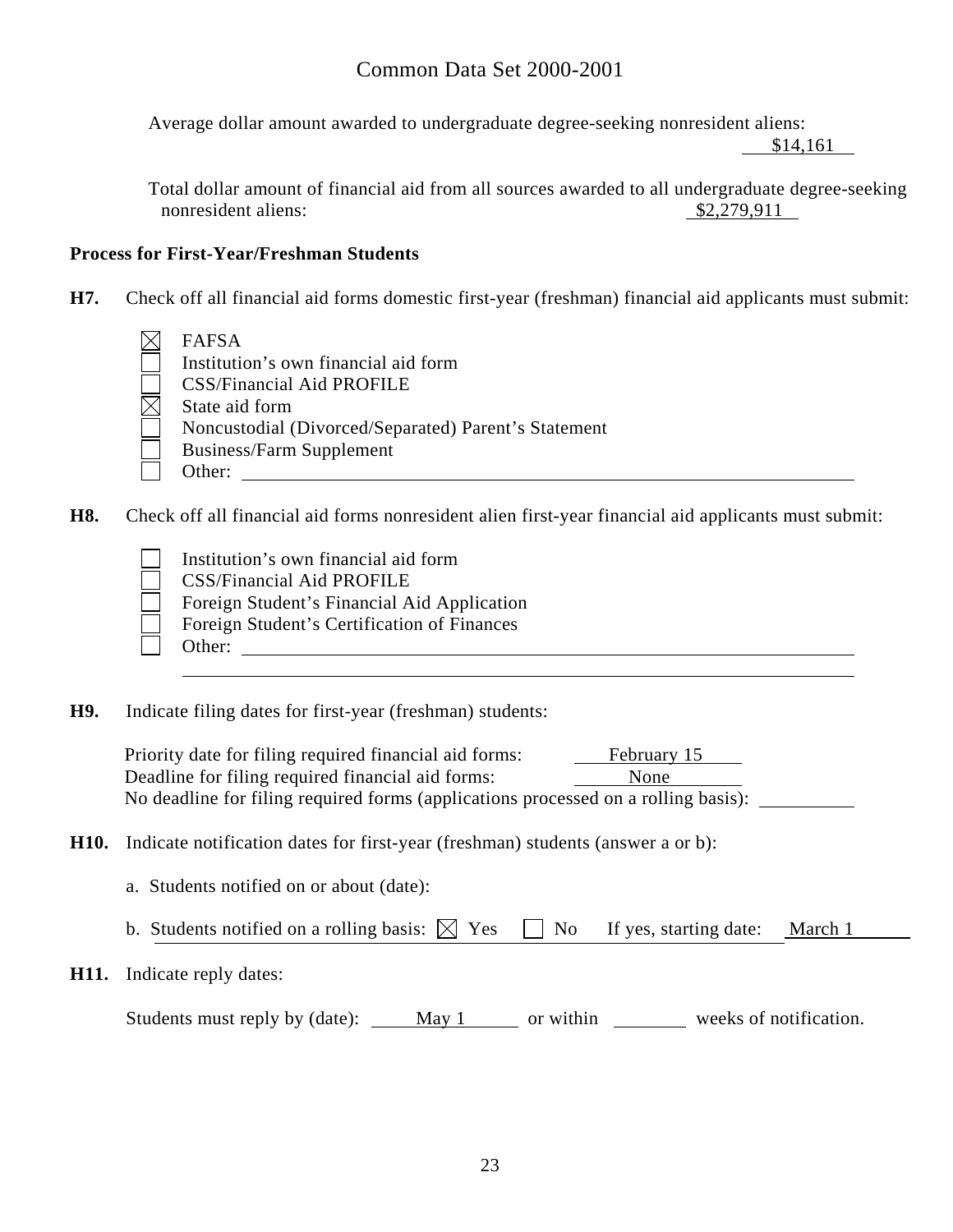# **Types of Aid Available**

Please check off all types of aid available to undergraduates at your institution:

#### **H12.** Loans

### FEDERAL DIRECT STUDENT LOAN PROGRAM (DIRECT LOAN)

 Direct Subsidized Stafford Loans Direct Unsubsidized Stafford Loans Direct PLUS Loans

# FEDERAL FAMILY EDUCATION LOAN PROGRAM (FFEL)

 FFEL Subsidized Stafford Loans FFEL Unsubsidized Stafford Loans FFEL PLUS Loans



Federal Perkins Loans Federal Nursing Loans State Loans College/university loans from institutional funds Other (specify):

**H13.** Scholarships and Grants

NEED-BASED:

<u>IMOMMAN</u> Federal Pell SEOG State scholarships/grants Private scholarships College/university gift aid from institutional funds United Negro College Fund Federal Nursing Scholarship Other (specify):

**H14.** Check off criteria used in awarding institutional aid. Check all that apply.

| Non-need | <b>Need-based</b> |                    | Non-need | <b>Need-based</b> |                          |
|----------|-------------------|--------------------|----------|-------------------|--------------------------|
| X        |                   | Academics          |          |                   | Leadership               |
| X        |                   | Alumni affiliation |          |                   | Minority status          |
| X        |                   | Art                |          |                   | Music/drama              |
| X        |                   | Athletics          |          |                   | Religious affiliation    |
| X        |                   | Job skills         |          |                   | State/district residency |
| л        |                   | <b>ROTC</b>        |          |                   |                          |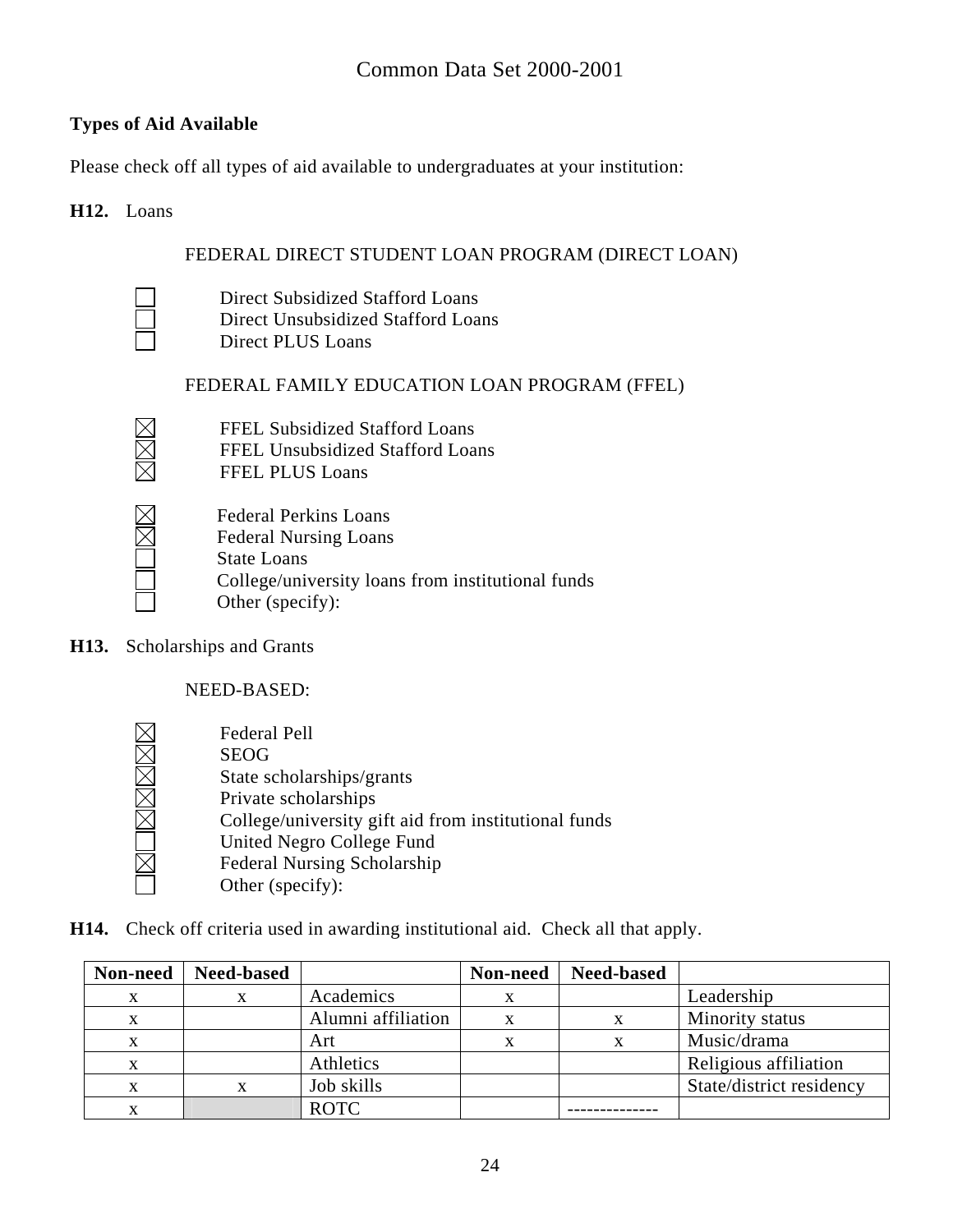# **I. INSTRUCTIONAL FACULTY AND CLASS SIZE**

# **I-1. Please report number of instructional faculty members in each category for Fall 2000.**

The following definition of instructional faculty is used by the American Association of University Professors (AAUP) in its annual Faculty Compensation Survey. Instructional Faculty is defined as those members of the instructional-research staff whose major regular assignment is instruction, including those with released time for research. Institutions are asked to EXCLUDE:

(a) instructional faculty in preclinical and clinical medicine

- (b) administrative officers with titles such as dean of students, librarian, registrar, coach, and the like, even though they may devote part of their time to classroom instruction and may have faculty status,
- (c) undergraduate or graduate students who assist in the instruction of courses, but have titles such as teaching assistant, teaching fellow, and the like
	- (d) faculty on leave without pay, and
	- (e) replacement faculty for faculty on sabbatical leave.

*Full-time:* faculty employed on a full-time basis

*Part-time*: faculty teaching less than two semesters, three quarters, two trimesters, or two four-month sessions. Also includes adjuncts and part-time instructors.

*Minority faculty*: includes faculty who designate themselves as black, non-Hispanic; American Indian or Alaskan native; Asian or Pacific Islander; or Hispanic.

*Doctorate*: includes such degrees as Doctor of Education, doctor of Juridical Science, Doctor of Public Health, and Doctor of Philosophy degree in any field such as agronomy, food technology, education, engineering, public administration, ophthalmology, or radiology.

*First-professional*: includes the fields of dentistry (DDS or DMD), medicine (MD), optometry (OD), osteopathic medicine (DO), pharmacy (DPharm or BPharm), podiatric medicine (DPM), veterinary medicine (DVM), chiropractic (DC or DCM), law (JD) and theological professions (MDiv, MHL). *Terminal degree*: the highest degree in a field: example, M. Arch (architecture) and MFA (master of fine arts).

|                                                |                                                             | <b>Full time</b> | Part time | <b>Total</b> |
|------------------------------------------------|-------------------------------------------------------------|------------------|-----------|--------------|
| Total number of instructional faculty<br>a)    |                                                             | 771              | 351       | 1,122        |
| b)                                             | Total number who are members of minority groups             | 163              | 75        | 238          |
| Total number who are women<br>C)               |                                                             | 222              | 150       | 372          |
| Total number who are men<br>d)                 |                                                             | 549              | 201       | 750          |
| Total number who are non-resident aliens<br>e) |                                                             | 26               | 5         | 31           |
| (international)                                |                                                             |                  |           |              |
| f                                              | Total number with doctorate, first professional, or         | 668              | 178       | 846          |
| other terminal degree                          |                                                             |                  |           |              |
| g)                                             | Total number whose highest degree is a master's but         | 78               | 95        | 173          |
| not a terminal master's                        |                                                             |                  |           |              |
| h)                                             | Total number whose highest degree is a bachelor's           | 20               | 29        | 49           |
| $\mathbf{i}$                                   | Total number whose highest degree is unknown or             | 5                | 49        | 54           |
|                                                | other (Note: Items $f$ , $g$ , $h$ , and $i$ must sum up to |                  |           |              |
| item <b>a</b> .)                               |                                                             |                  |           |              |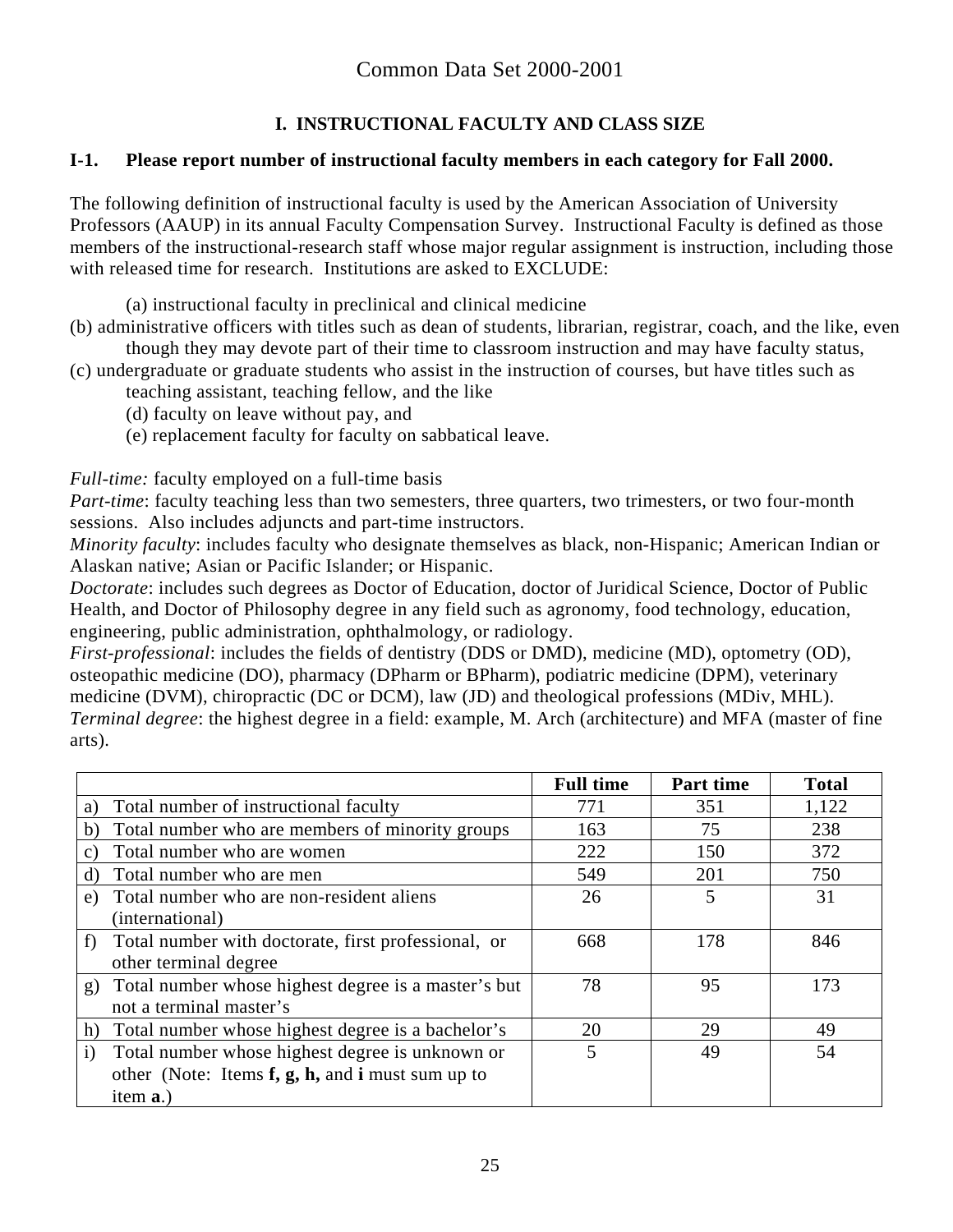# **I-2. Student to Faculty Ratio**

Report the Fall 2000 ratio of full-time equivalent students (full-time plus 1/3 part time) to full-time equivalent instructional faculty (full time plus 1/3 part time). In the ratio calculations, exclude both faculty and students in stand-alone graduate or professional programs such as medicine, law, veterinary, dentistry, social work, business, or public health in which faculty teach virtually only graduate level students. Do not count undergraduate or graduate student teaching assistants as faculty.

Fall 2000 Student to Faculty ratio: 13 to 1.

# **I-3. Undergraduate Class Size**

In the table below, please use the following definitions to report information about the size of classes and class sections offered in the Fall 2000 term.

*Class Sections:* A class section is an organized course offered for credit, identified by discipline and number, meeting at a stated time or times in a classroom or similar setting, and not a subsection such as a laboratory or discussion session. Undergraduate class sections are defined as any sections in which at least one degree-seeking undergraduate student is enrolled for credit. Exclude distance learning classes and noncredit classes and individual instruction such as dissertation or thesis research, music instruction, or one-to-one readings. Exclude students in independent study, co-operative programs, internships, foreign language taped tutor sessions, practicums, and all students in one-on-one classes. Each class section should be counted only once and should not be duplicated because of course catalog cross-listings.

*Class Subsections:* A class subsection includes any subsection of a course, such as laboratory, recitation, and discussion subsections that are supplementary in nature and are scheduled to meet separately from the lecture portion of the course. Undergraduate subsections are defined as any subsections of courses in which degree-seeking undergraduate students enrolled for credit. As above, exclude noncredit classes and individual instruction such as dissertation or thesis research, music instruction, or one-to-one readings. Each class subsection should be counted only once and should not be duplicated because of cross-listings.

Using the above definitions, please report for each of the following class-size intervals the number of *class sections* and *class subsections* offered in Fall 2000. For example, a lecture class with 800 students who met at another time in 40 separate labs with 20 students should be counted once in the "100+" column in the class section column and 40 times under the "20-29" column of the class subsections table.

| Undergraduate Class Size (provide numbers) |         |         |           |           |       |       |       |       |
|--------------------------------------------|---------|---------|-----------|-----------|-------|-------|-------|-------|
|                                            | $2 - 9$ | $10-19$ | $20 - 29$ | $30 - 39$ | 40-49 | 50-99 | $00+$ | Total |
| <b>CLASS</b>                               | 248     | 485     | 419       | 263       | 99    | 70    | 28    | 1,634 |
| <b>SECTIONS</b>                            |         |         |           |           |       |       |       |       |
|                                            |         |         |           |           |       |       |       |       |

# **Number of Class Sections with Undergraduates Enrolled**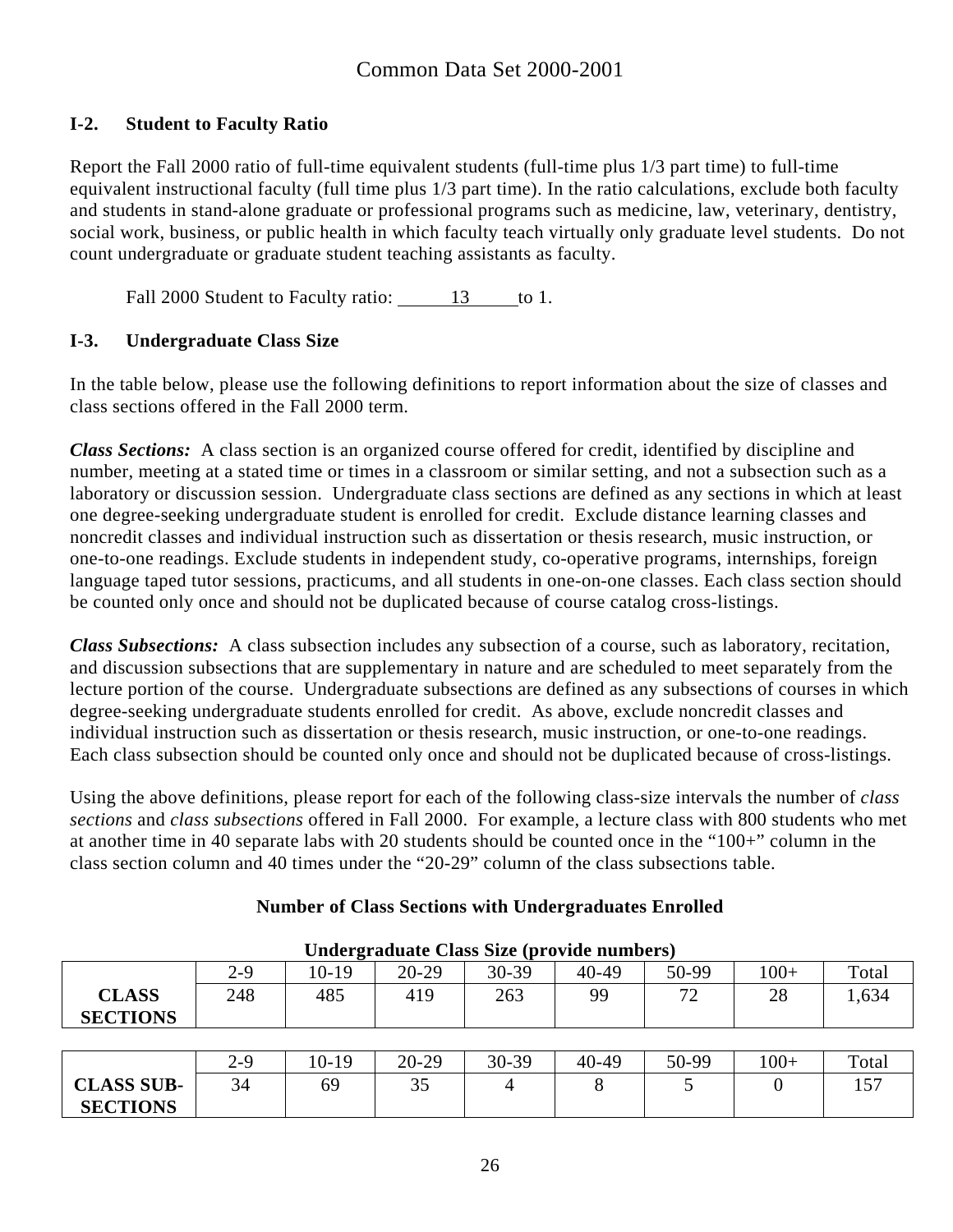# **J. DEGREES CONFERRED**

#### **Degrees conferred between July 1, 1999 and June 30, 2000**

# **Reference: IPEDS Completions, Part A**

For each of the following discipline areas, provide the percentage of diplomas/certificates, associate, and bachelor's degrees awarded.

| Category                                  | Diploma/     | <b>Associate</b> | <b>Bachelor's</b> | <b>CIP</b> categories to |
|-------------------------------------------|--------------|------------------|-------------------|--------------------------|
|                                           | certificates |                  |                   | include here             |
| Agriculture                               |              |                  |                   | 1 and 2                  |
| Architecture                              |              |                  | 3%                | $\overline{4}$           |
| Area and ethnic studies                   |              |                  | 0%                | 5                        |
| Biological/life sciences                  |              |                  | 10%               | 26                       |
| Business/marketing                        |              |                  | 22%               | 8 and 52                 |
| Communications/communication              |              |                  | 7%                | 9 and 10                 |
| technologies                              |              |                  |                   |                          |
| Computer and information sciences         | 100%         |                  | 3%                | 11                       |
| Education                                 |              |                  | 3%                | 13                       |
| Engineering/engineering technologies      |              |                  | 8%                | 14 and 15                |
| English                                   |              |                  | 3%                | 23                       |
| Foreign languages and literature          |              |                  | 0%                | 16                       |
| Health professions and related sciences   |              |                  | 9%                | 51                       |
| Home economics and vocational home        |              |                  |                   | 19 and 20                |
| economics                                 |              |                  |                   |                          |
| Interdisciplinary studies                 |              |                  |                   | 30                       |
| Law/legal studies                         |              |                  | 0%                | 22                       |
| Liberal arts/general studies              |              |                  | 1%                | 24                       |
| Library science                           |              |                  |                   | 25                       |
| <b>Mathematics</b>                        |              |                  | 1%                | $\overline{27}$          |
| Military science and technologies         |              |                  |                   | 28 and 29                |
| Natural resources/environmental science   |              |                  | 0%                | 3                        |
| Parks and recreation                      |              |                  |                   | 31                       |
| Personal and miscellaneous services       |              |                  |                   | 12                       |
| Philosophy, religion, theology            |              |                  | 0%                | 38 and 39                |
| Physical sciences                         |              |                  | 3%                | 40 and 41                |
| Protective services/public administration |              |                  | $1\%$             | 43 and 44                |
| Psychology                                |              |                  | 6%                | 42                       |
| Social sciences and history               |              |                  | 6%                | 45                       |
| Trade and industry                        |              |                  |                   | 46, 47, 48, and 49       |
| Visual and performing arts                |              |                  | 12%               | 50                       |
| Other                                     |              |                  |                   |                          |
| <b>TOTAL</b>                              | 100%         | 100%             | 100%              |                          |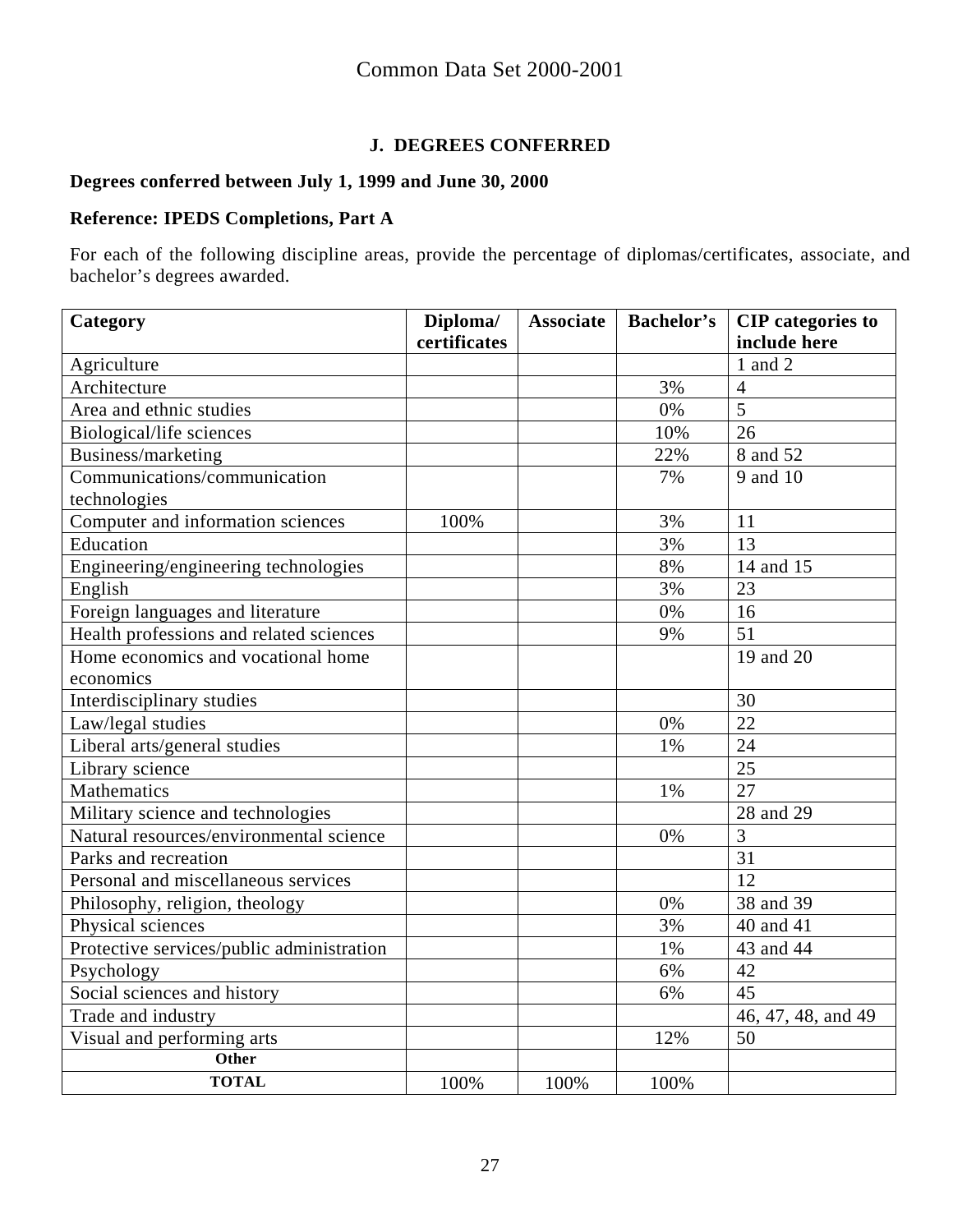# **Definitions**

# ♦ **All definitions related to the financial aid section appear at the end of the Definitions document.**

♦ Items preceded by an asterisk (\*) represent definitions agreed to among publishers which do not appear on the CDS document but may be present on individual publishers' surveys.

**\*Academic advisement:** Plan under which each student is assigned to a faculty member or a trained adviser, who, through regular meetings, helps the student plan and implement immediate and long-term academic and vocational goals.

**Accelerated program:** Completion of a college program of study in fewer than the usual number of years, most often by attending summer sessions and carrying extra courses during the regular academic term**.** 

**Admitted student:** Applicant who is offered admission to a degree-granting program at your institution.

**\*Adult student services:** Admission assistance, support, orientation, and other services expressly for adults who have started college for the first time, or who are re-entering after a lapse of a few years.

**American Indian or Alaska native:** A person having origins in any of the original peoples of North America and who maintains cultural identification through tribal affiliation or community recognition.

**Applicant (first-time, first year):** An individual who has fulfilled the institution's requirements to be considered for admission (including payment or waiving of the application fee, if any) and who has been notified of one of the following actions: admission, nonadmission, placement on waiting list, or application withdrawn (by applicant or institution).

**Application fee:** That amount of money that an institution charges for processing a student's application for acceptance. This amount is *not* creditable toward tuition and required fees, nor is it refundable if the student is not admitted to the institution.

**Asian or Pacific Islander:** A person having origins in any of the original peoples of the Far East, Southeast Asia, the Indian Subcontinent, or Pacific Islands. This includes people from China, Japan, Korea, the Philippine Islands, American Samoa, India, and Vietnam.

**Associate degree:** An award that normally requires at least two but less than four years of full-time equivalent college work.

**Bachelor's degree:** An award (baccalaureate or equivalent degree, as determined by the Secretary of the U.S. Department of Education) that normally requires at least four years but *not* more than five years of full-time equivalent college-level work. This includes ALL bachelor's degrees conferred in a five-year cooperative (work-study plan) program. (A cooperative plan provides for alternate class attendance and employment in business, industry, or government; thus, it allows students to combine actual work experience with their college studies.) Also, it includes bachelor's degrees in which the normal four years of work are completed in three years.

**Black, non-Hispanic:** A person having origins in any of the black racial groups of Africa (except those of Hispanic origin).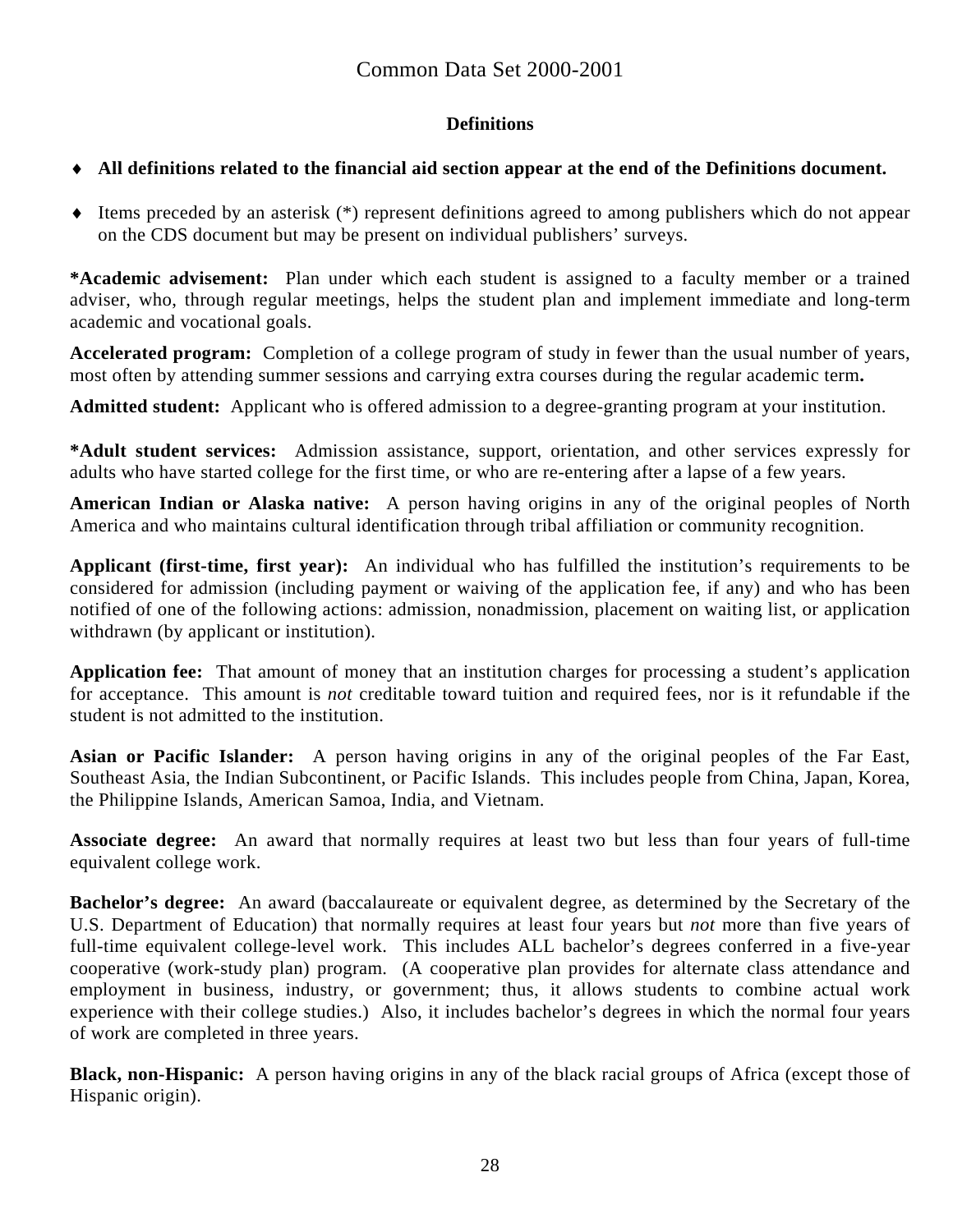# Common Data Set 2000-2001

**Board (charges):** Assume average cost for 19 meals per week or the maximum meal plan.

**Books and supplies (costs):** Average cost of books and supplies. Do not include unusual costs for special groups of students (e.g., engineering or art majors), unless they constitute the majority of students at your institution.

**Calendar system:** The method by which an institution structures most of its courses for the academic year.

**\*Career and placement services:** A range of services, including (often) the following: coordination of visits of employers to campus; aptitude and vocational testing; interest inventories, personal counseling; help in resume writing, interviewing, launching the job search; listings for those students desiring employment and those seeking permanent positions; establishment of a permanent reference folder; career resource materials.

**Carnegie units:** One year of study or the equivalent in a secondary school subject.

# **Certificate:** See **Postsecondary award, certificate, or diploma.**

**Class rank:** The relative numerical position of a student in his or her graduating class, calculated by the high school on the basis of grade-point average, whether weighted or unweighted.

**College-preparatory program:** Courses in academic subjects (English, history and social studies, foreign languages, mathematics, science, and the arts) that stress preparation for college or university study.

**Common Application:** The standard application form distributed by the National Association of Secondary School Principals for a large number of private colleges who are members of the Common Application Group.

**\*Community service program:** Referral center for students wishing to perform volunteer work in the community or participate in volunteer activities coordinated by academic departments.

**Commuter:** A student who lives off campus in housing that is not owned by, operated by, or affiliated with the college. This category includes students who commute from home and students who have moved to the area to attend college.

**Contact hour:** A unit of measure that represents an hour of scheduled instruction given to students. Also referred to as clock hour.

**Continuous basis (for program enrollment):** A calendar system classification that is used by institutions that enroll students at any time during the academic year. For example, a cosmetology school or a word processing school might allow students to enroll and begin studies at various times, with no requirement that classes begin on a certain date.

**Cooperative housing:** College-owned, -operated, or -affiliated housing in which students share room and board expenses and participate in household chores to reduce living expenses.

**Cooperative (work-study plan) program:** A program that provides for alternate class attendance and employment in business, industry, or government.

**\*Counseling service:** Activities designed to assist students in making plans and decisions related to their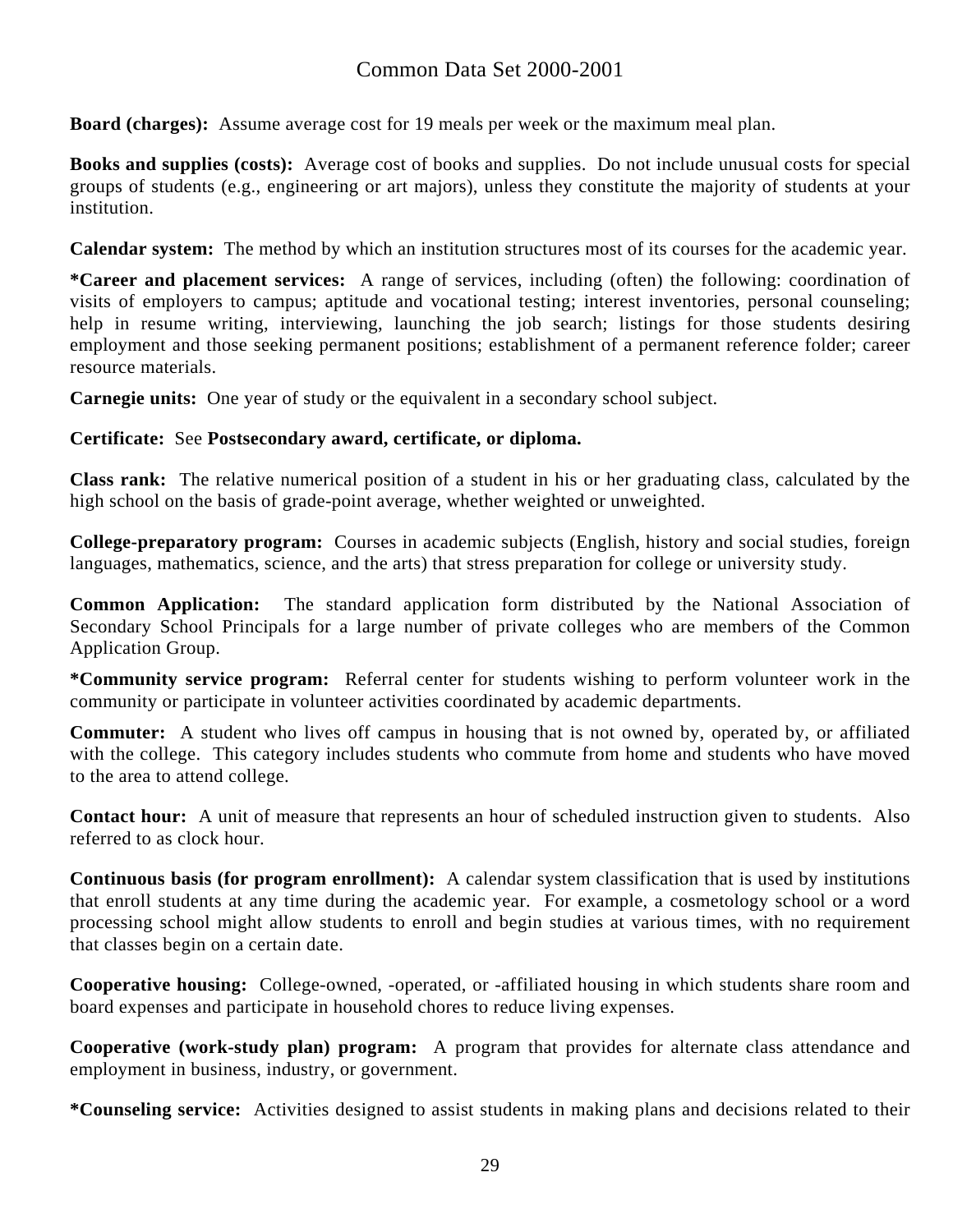education, career, or personal development.

**Credit:** Recognition of attendance or performance in an instructional activity (course or program) that can be applied by a recipient toward the requirements for a degree, diploma, certificate, or other formal award.

**Credit course:** A course that, if successfully completed, can be applied toward the number of courses required for achieving a degree, diploma, certificate, or other formal award.

**Credit hour:** A unit of measure representing an hour (50 minutes) of instruction over a 15-week period in a semester or trimester system or a 10-week period in a quarter system. It is applied toward the total number of hours needed for completing the requirements of a degree, diploma, certificate, or other formal award.

**Cross-registration:** A system whereby students enrolled at one institution may take courses at another institution without having to apply to the second institution.

**Deferred admission:** The practice of permitting admitted students to postpone enrollment, usually for a period of one academic term or one year.

**Degree:** An award conferred by a college, university, or other postsecondary education institution as official recognition for the successful completion of a program of studies.

**Degree-seeking students:** Students enrolled in courses for credit who are recognized by the institution as seeking a degree or formal award. At the undergraduate level, this is intended to include students enrolled in vocational or occupational programs.

**Differs by program (calendar system):** A calendar system classification that is used by institutions that have occupational/vocational programs of varying length. These schools may enroll students at specific times depending on the program desired. For example, a school might offer a two-month program in January, March, May, September, and November; and a three-month program in January, April, and October.

#### **Diploma:** See **Postsecondary award, certificate, or diploma.**

**Distance learning:** An option for earning course credit at off-campus locations via cable television, internet, satellite classes, videotapes, correspondence courses, or other means.

**Doctoral degree:** The highest award a student can earn for graduate study. The doctoral degree classification includes such degrees as Doctor of Education, Doctor of Juridical Science, Doctor of Public Health, and the Doctor of Philosophy degree in any field such as agronomy, food technology, education, engineering, public administration, ophthalmology, or radiology. For the Doctor of Public Health degree, the prior degree is generally earned in the closely related field of medicine or in sanitary engineering.

**Double major:** Program in which students may complete two undergraduate programs of study simultaneously.

**Dual enrollment:** A program through which high school students may enroll in college courses while still enrolled in high school. Students are not required to apply for admission to the college in order to participate.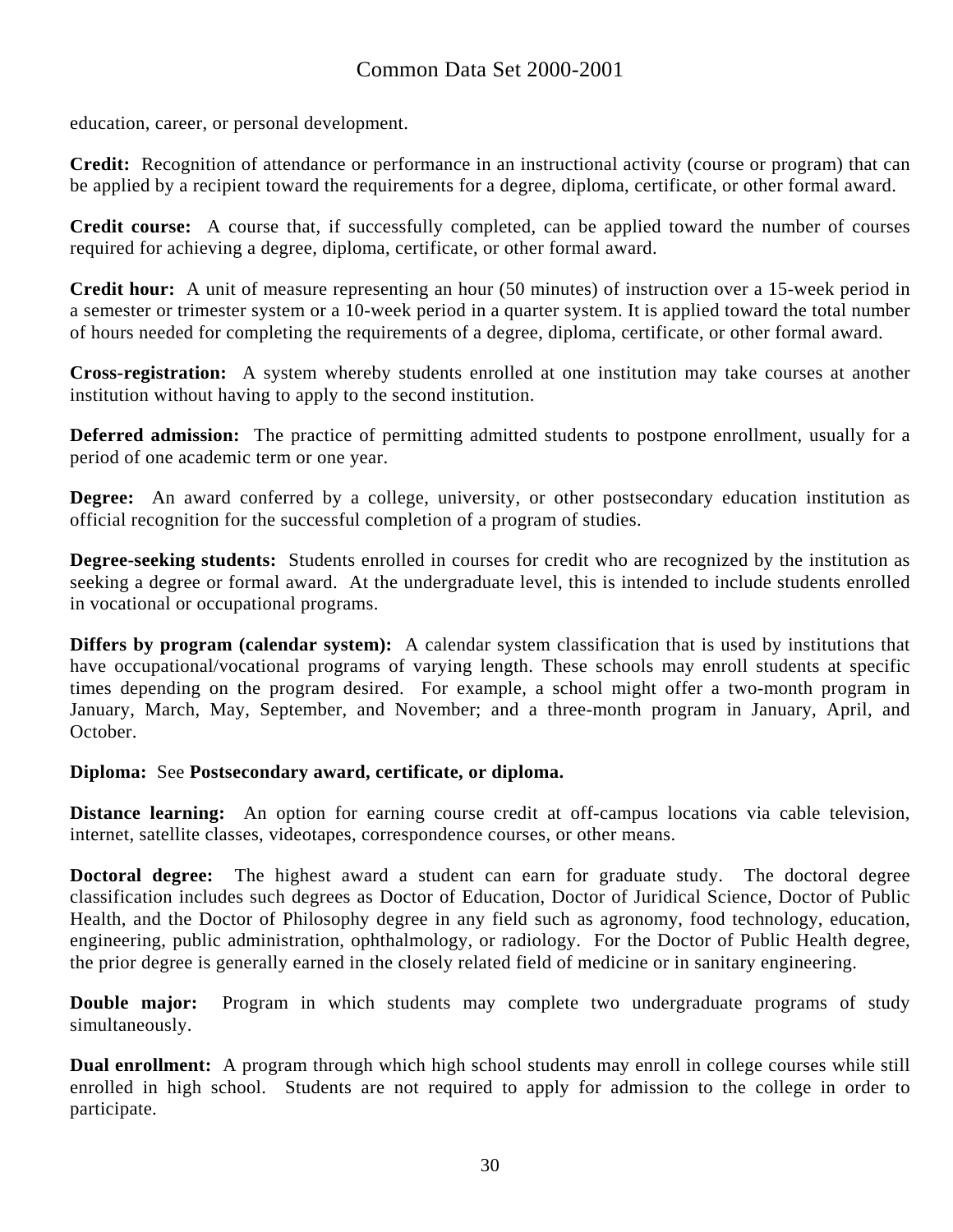**Early action plan:** An admission plan that allows students to apply and be notified of an admission decision well in advance of the regular notification dates. If admitted, the candidate is not committed to enroll; the student may reply to the offer under the college's regular reply policy.

**Early admission:** A policy under which students who have not completed high school are admitted and enroll full time in college, usually after completion of their junior year.

**Early decision plan:** A plan that permits students to apply and be notified of an admission decision (and financial aid offer if applicable) well in advance of the regular notification date. Applicants agree to accept an offer of admission and, if admitted, to withdraw their applications from other colleges. There are three possible decisions for early decision applicants: admitted, denied, or not admitted but forwarded for consideration with the regular applicant pool, without prejudice.

**English as a Second Language (ESL):** A course of study designed specifically for students whose native language is not English.

**Exchange student program-domestic:** Any arrangement between a student and a college that permits study for a semester or more at another college **in the United States** without extending the amount of time required for a degree. **See also Study abroad**.

**External degree program:** A program of study in which students earn credits toward a degree through independent study, college courses, proficiency examinations, and personal experience. External degree programs require minimal or no classroom attendance.

**Extracurricular activities (as admission factor):** Special consideration in the admissions process given for participation in both school and nonschool-related activities of interest to the college, such as clubs, hobbies, student government, athletics, performing arts, etc.

**First professional certificate (postdegree):** An award that requires completion of an organized program of study designed for persons who have completed the first professional degree. Examples could be refresher courses or additional units of study in a specialty or subspecialty.

**First professional degree:** An award in one of the following fields: Chiropractic (DC, DCM), dentistry (DDS, DMD), medicine (MD), optometry (OD), osteopathic medicine (DO), rabbinical and Talmudic studies (MHL, Rav), Pharmacy (BPharm, PharmD), podiatry (PodD, DP, DPM), veterinary medicine (DVM), law (LLB, JD), divinity/ministry (BD, MDiv).

**First-time student:** A student attending any institution for the first time at the level enrolled. Includes students enrolled in the fall term who attended a postsecondary institution for the first time at the same level in the prior summer term. Also includes students who entered with advanced standing (college credit earned before graduation from high school).

**First-time, first-year (freshman) student:** A student attending any institution for the first time at the undergraduate level. Includes students enrolled in the fall term who attended college for the first time in the prior summer term. Also includes students who entered with advanced standing (college credits earned before graduation from high school).

**First-year student:** A student who has completed less than the equivalent of 1 full year of undergraduate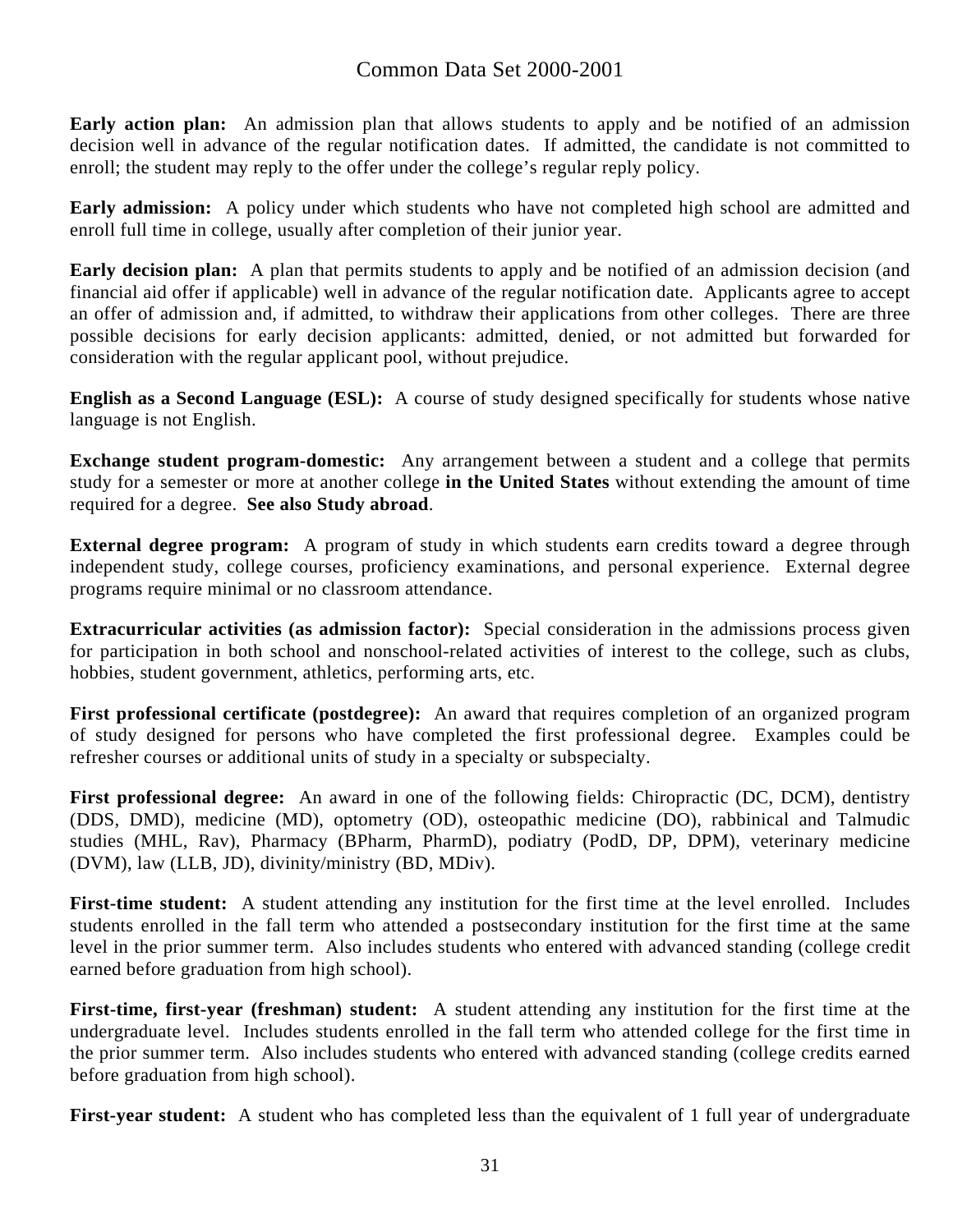# Common Data Set 2000-2001

work; that is, less than 30 semester hours (in a 120-hour degree program) or less than 900 contact hours.

**Freshman:** A first-year undergraduate student.

**\*Freshman/new student orientation:** Orientation addressing the academic, social, emotional, and intellectual issues involved in beginning college. May be a few hours or a few days in length; at some colleges, there is a fee.

Full-time student (undergraduate): A student enrolled for 12 or more semester credits, 12 or more quarter credits, or 24 or more contact hours a week each term.

**Geographical residence (as admission factor):** Special consideration in the admission process given to students from a particular region, state, or country of residence.

**Grade-point average (academic high school GPA):** The sum of grade points a student has earned in secondary school divided by the number of courses taken. The most common system of assigning numbers to grades counts four points for an A, three points for a B, two points for a C, one point for a D, and no points for an E or F. Unweighted GPA's assign the same weight to each course. Weighting gives students additional points for their grades in advanced or honors courses.

**Graduate student:** A student who holds a bachelor's or first professional degree, or equivalent, and is taking courses at the post-baccalaureate level.

**\*Health services:** Free or low cost on-campus primary and preventive health care available to students.

**High school diploma or recognized equivalent:** A document certifying the successful completion of a prescribed secondary school program of studies, or the attainment of satisfactory scores on the Tests of General Educational Development (GED), or another state-specified examination.

**Hispanic:** A person of Mexican, Puerto Rican, Cuban, Central or South American, or other Spanish culture or origin, regardless of race.

**Honors program:** Any special program for very able students offering the opportunity for educational enrichment, independent study, acceleration, or some combination of these.

**Independent study:** Academic work chosen or designed by the student with the approval of the department concerned, under an instructor's supervision, and usually undertaken outside of the regular classroom structure.

**In-state tuition:** The tuition charged by institutions to those students who meet the state's or institution's residency requirements.

**International student:** See **Nonresident alien.** 

**Internship:** Any short-term, supervised work experience usually related to a student's major field, for which the student earns academic credit. The work can be full- or part-time, on- or off-campus, paid or unpaid.

**\*Learning center:** Center offering assistance through tutors, workshops, computer programs, or audiovisual equipment in reading, writing, math, and skills such as taking notes, managing time, taking tests.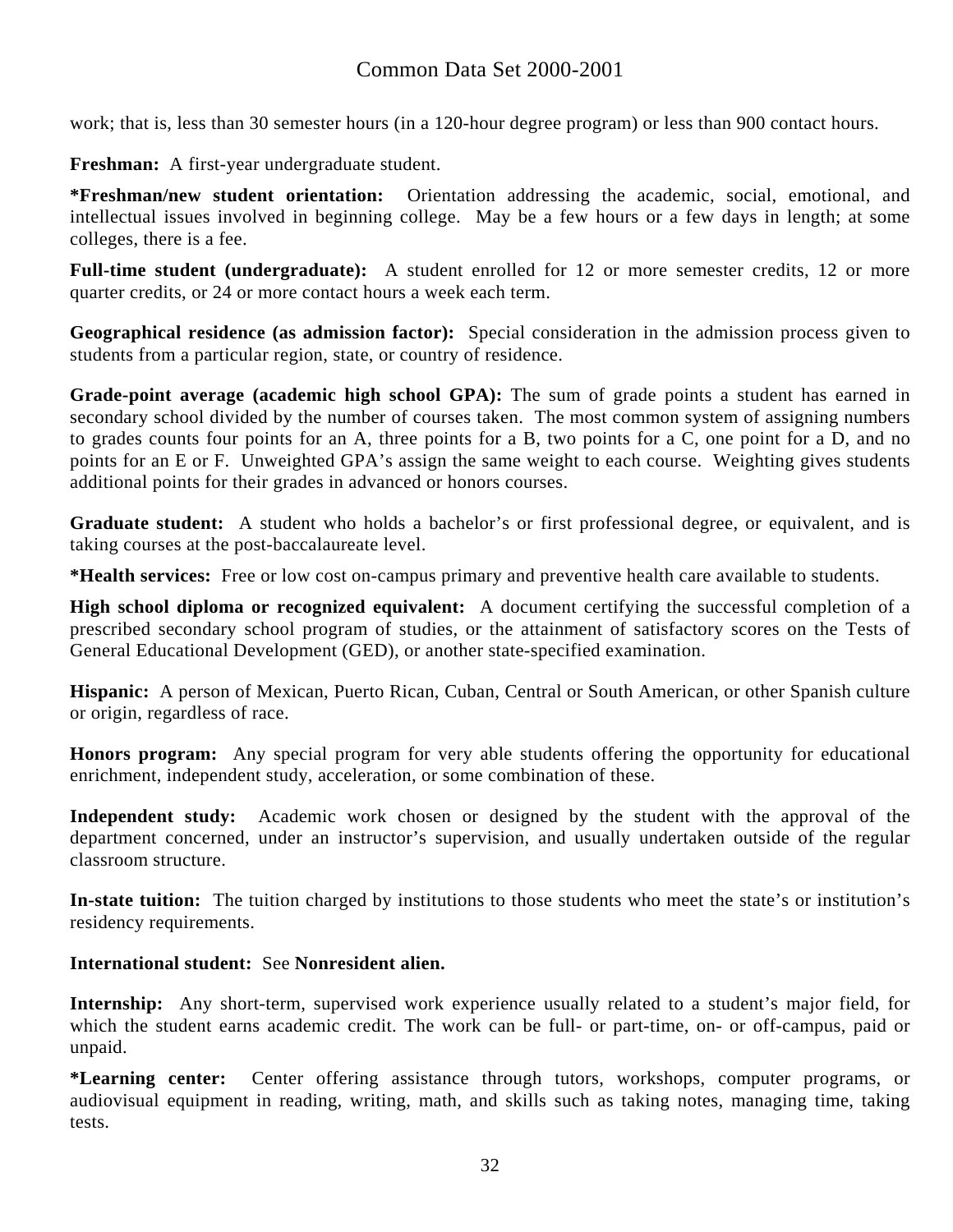**\*Legal services:** Free or low cost legal advice for a range of issues (personal and other).

**Liberal arts/career combination:** Program in which a student earns undergraduate degrees in two separate fields, one in a liberal arts major and the other in a professional or specialized major, whether on campus or through cross-registration.

**Master's degree:** An award that requires the successful completion of a program of study of at least the full-time equivalent of one but not more than two academic years of work beyond the bachelor's degree.

**Minority affiliation (as admission factor):** Special consideration in the admission process for members of designated racial/ethnic minority groups.

**\*Minority student center:** Center with programs, activities, and/or services intended to enhance the college experience of students of color.

**Nonresident alien:** A person who is not a citizen or national of the United States and who is in this country on a visa or temporary basis and does not have the right to remain indefinitely.

**\*On-campus day care:** Licensed day care for students' children (usually age 3 and up); usually for a fee.

**Open admission:** Admission policy under which virtually all secondary school graduates or students with GED equivalency diplomas are admitted without regard to academic record, test scores, or other qualifications.

**Other expenses (costs):** Include average costs for clothing, laundry, entertainment, medical (if not a required fee), and furnishings.

**Out-of-state tuition:** The tuition charged by institutions to those students who do not meet the institution's or state's residency requirements.

**Part-time student (undergraduate):** A student enrolled for fewer than 12 credits per semester or quarter, or fewer than 24 contact hours a week each term.

**\*Personal counseling:** One-on-one or group counseling with trained professionals for students who want to explore personal, educational, or vocational issues.

**Post-baccalaureate certificate:** An award that requires completion of an organized program of study requiring 18 credit hours beyond the bachelor's; designed for persons who have completed a baccalaureate degree but do not meet the requirements of academic degrees carrying the title of master.

**Post-master's certificate:** An award that requires completion of an organized program of study of 24 credit hours beyond the master's degree but does not meet the requirements of academic degrees at the doctoral level.

**Postsecondary award, certificate, or diploma:** Include the following three IPEDS definitions for postecondary awards, certificates, and diplomas of varying durations and credit/contact hour requirements—

*Less Than 1 Academic Year:* Requires completion of an organized program of study at the postsecondary level (below the baccalaureate degree) in less than 1 academic year (2 semesters or 3 quarters) or in less than 900 contact hours by a student enrolled full-time.

*At Least 1 But Less Than 2 Academic Years:* Requires completion of an organized program of study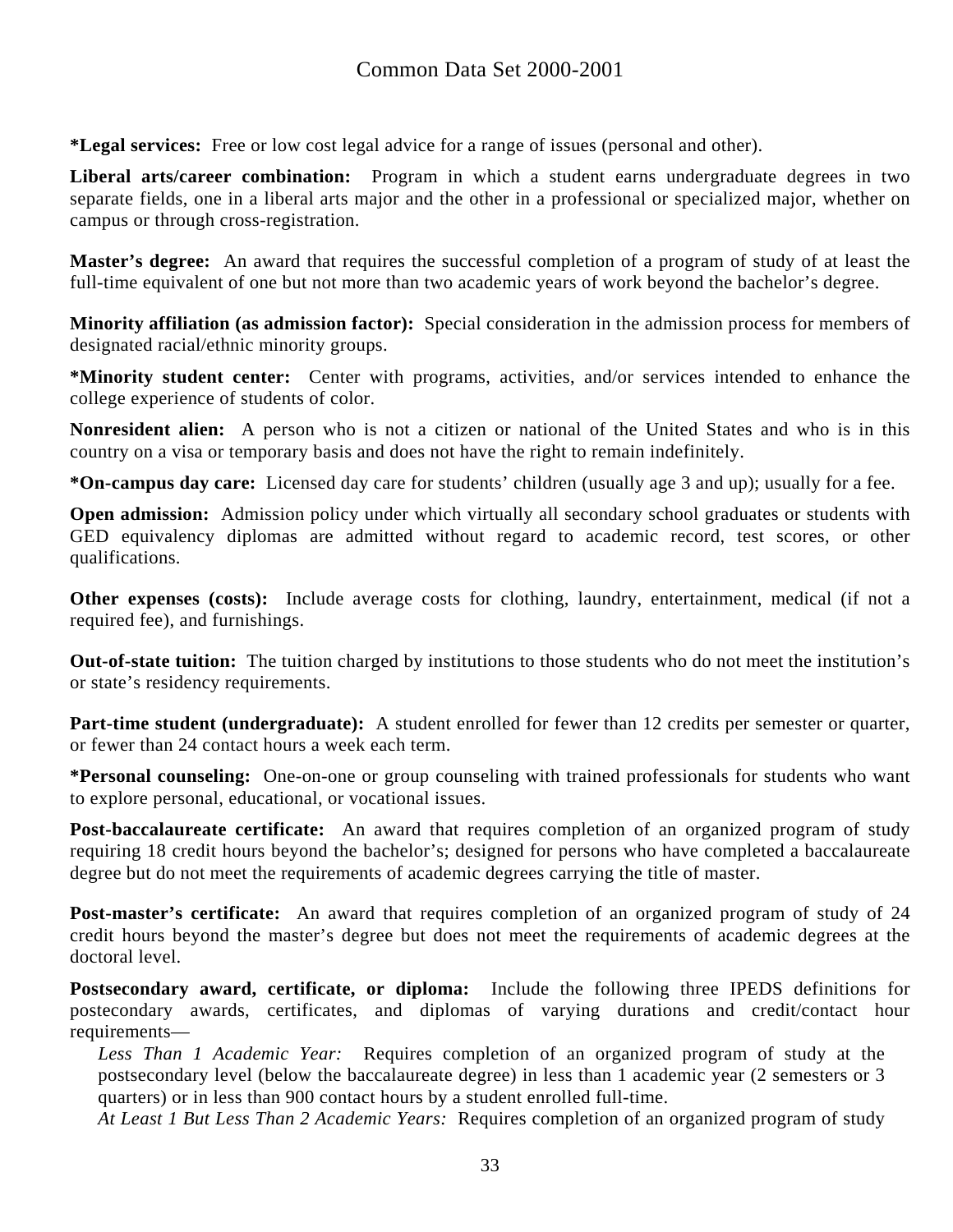at the postsecondary level (below the baccalaureate degree) in at least 1 but less than 2 full-time equivalent academic years, or designed for completion in at least 30 but less than 60 credit hours, or in at least 900 but less than 1,800 contact hours.

*At Least 2 But Less Than 4 Academic Years:* Requires completion of an organized program of study at the postsecondary level (below the baccalaureate degree) in at least 2 but less than 4 full-time equivalent academic years, or designed for completion in at least 60 but less than 120 credit hours, or in at least 1,800 but less than 3,600 contact hours.

**Private institution:** An educational institution controlled by a private individual(s) or by a nongovernmental agency, usually supported primarily by other than public funds, and operated by other than publicly elected or appointed officials.

**Private for-profit institution:** A private institution in which the individual(s) or agency in control receives compensation, other than wages, rent, or other expenses for the assumption of risk.

**Private nonprofit institution:** A private institution in which the individual(s) or agency in control receives no compensation, other than wages, rent, or other expenses for the assumption of risk. These include both independent nonprofit schools and those affiliated with a religious organization.

#### **Proprietary institution:** See **Private for-profit institution.**

**Public institution:** An educational institution whose programs and activities are operated by publicly elected or appointed school officials, and which is supported primarily by public funds.

**Quarter calendar system:** A calendar system in which the academic year consists of three sessions called quarters of about 12 weeks each. The range may be from 10 to 15 weeks. There may be an additional quarter in the summer.

**Race/ethnicity:** Category used to describe groups to which individuals belong, identify with, or belong in the eyes of the community. The categories do not denote scientific definitions of anthropological origins. A person may be counted in only one group.

**Race/ethnicity unknown:** Category used to classify students or employees whose race/ethnicity is not known and whom institutions are unable to place in one of the specified racial/ethnic categories.

**Religious affiliation/commitment (as admission factor):** Special consideration given in the admission process for affiliation with a certain church or faith/religion, commitment to a religious vocation, or observance of certain religious tenets/lifestyle.

**\*Religious counseling:** One-on-one or group counseling with trained professionals for students who want to explore religious problems or issues.

**\*Remedial services:** Instructional courses designed for students deficient in the general competencies necessary for a regular postsecondary curriculum and educational setting.

**Required fees:** Fixed sum charged to students for items not covered by tuition and required of such a large proportion of all students that the student who does NOT pay is the exception. Do not include application fees or optional fees such as lab fees or parking fees.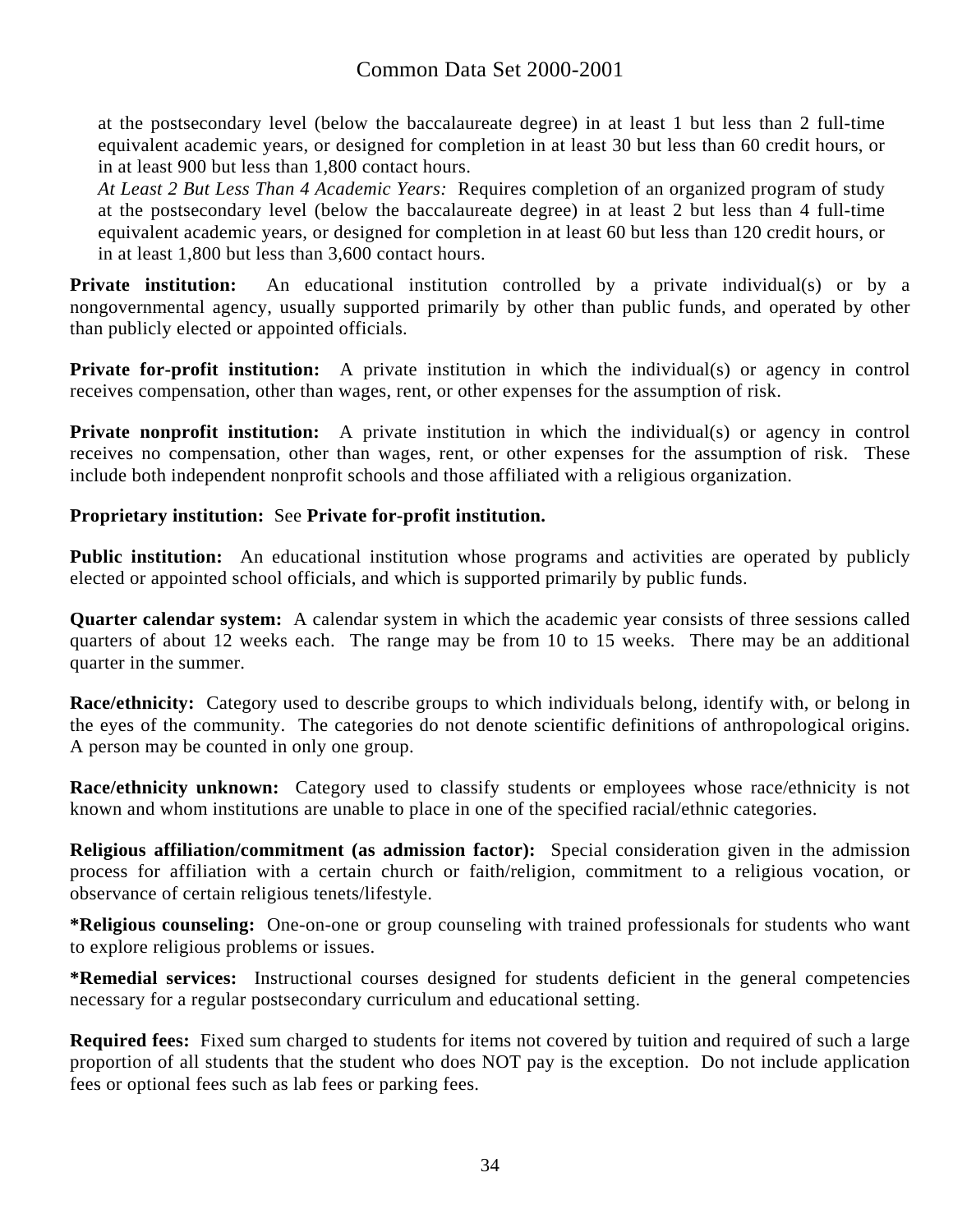# Common Data Set 2000-2001

**Resident alien or other eligible non-citizen:** A person who is not a citizen or national of the United States and who has been admitted as a legal immigrant for the purpose of obtaining permanent resident alien status (and who holds either an alien registration card [Form I-551 or I-151], a Temporary Resident Card [Form I-688], or an Arrival-Departure Record [Form I-94] with a notation that conveys legal immigrant status, such as Section 207 Refugee, Section 208 Asylee, Conditional Entrant Parolee or Cuban-Haitian).

**Room and board (charges)—on campus:** Assume double occupancy in institutional housing and 19 meals per week (or maximum meal plan).

**Secondary school record (as admission factor):** Information maintained by the secondary school that may include such things as the student's high school transcript, class rank, GPA, and teacher and counselor recommendations.

**Semester calendar system:** A calendar system that consists of two semesters during the academic year with about 16 weeks for each semester of instruction. There may be an additional summer session.

**Student-designed major:** A program of study based on individual interests, designed with the assistance of an adviser.

**Study abroad:** Any arrangement by which a student completes part of the college program studying in another country. Can be at a campus abroad or through a cooperative agreement with some other U.S. college or an institution of another country.

**\*Summer session:** A summer session is shorter than a regular semester and not considered part of the academic year. It is not the third term of an institution operating on a trimester system or the fourth term of an institution operating on a quarter calendar system. The institution may have 2 or more sessions occurring in the summer months. Some schools, such as vocational and beauty schools, have year-round classes with no separate summer session.

**Talent/ability (as admission factor):** Special consideration given to students with demonstrated talent/abilities in areas of interest to the institution (e.g., sports, the arts, languages, etc.).

**Teacher certification program:** Program designed to prepare students to meet the requirements for certification as teachers in elementary, middle/junior high, and secondary schools.

**Transfer applicant:** An individual who has fulfilled the institution's requirements to be considered for admission (including payment or waiving of the application fee, if any) and who has previously attended another college or university and earned college-level credit.

**Transfer student:** A student entering the institution for the first time but known to have previously attended a postsecondary institution at the same level (e.g., undergraduate). The student may transfer with or without credit.

**Transportation (costs):** Assume two round trips to student's hometown per year for students in institutional housing or daily travel to and from your institution for commuter students.

**Trimester calendar system:** An academic year consisting of 3 terms of about 15 weeks each.

**Tuition:** Amount of money charged to students for instructional services. Tuition may be charged per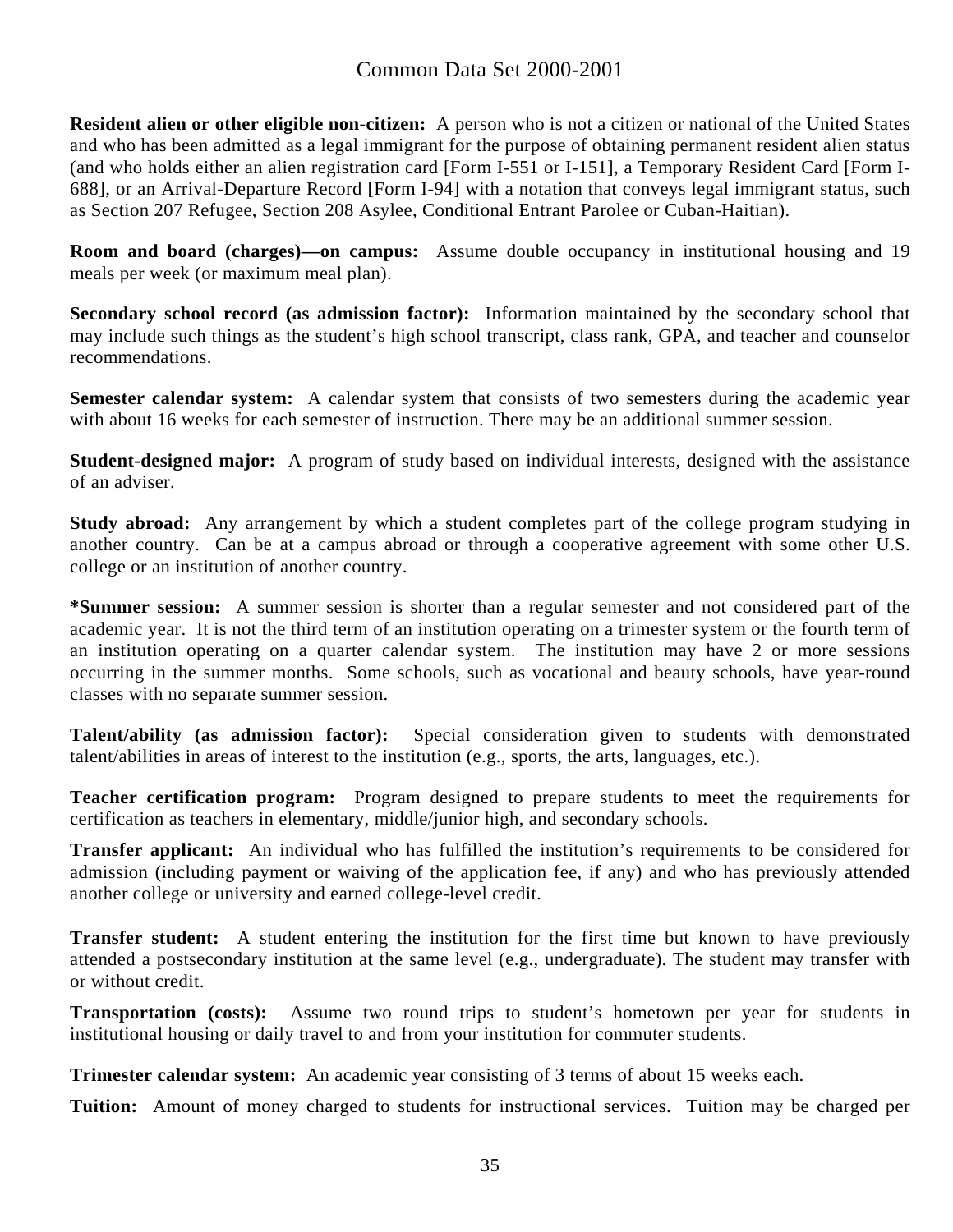term, per course, or per credit.

**\*Tutoring:** May range from one-on-one tutoring in specific subjects to tutoring in an area such as math, reading, or writing. Most tutors are college students; at some colleges, they are specially trained and certified.

**Unit:** A standard of measurement representing hours of academic instruction (e.g., semester credit, quarter credit, contact hour).

**Undergraduate:** A student enrolled in a four- or five-year bachelor's degree program, an associate degree program, or a vocational or technical program below the baccalaureate.

**\*Veteran's counseling:** Helps veterans and their dependents obtain benefits for their selected program and provides certifications to the Veteran's Administration. May also provide personal counseling on the transition from the military to a civilian life.

**\*Visually impaired:** Any person whose sight loss is not correctable and is sufficiently severe as to adversely affect educational performance.

**Volunteer work (as admission factor):** Special consideration given to students for activity done on a volunteer basis (e.g., tutoring, hospital care, working with the elderly or disabled) as a service to the community or the public in general.

Wait list: List of students who meet the admission requirements but will only be offered a place in the class if space becomes available.

**Weekend college:** A program that allows students to take a complete course of study and attend classes only on weekends.

**White, non-Hispanic:** A person having origins in any of the original peoples of Europe, North Africa, or the Middle East (except those of Hispanic origin).

**\*Women's center:** Center with programs, academic activities, and/or services intended to promote an understanding of the evolving roles of women.

**Work experience (as admission factor):** Special consideration given to students who have been employed prior to application, whether for relevance to major, demonstration of employment-related skills, or as explanation of student's academic and extracurricular record.